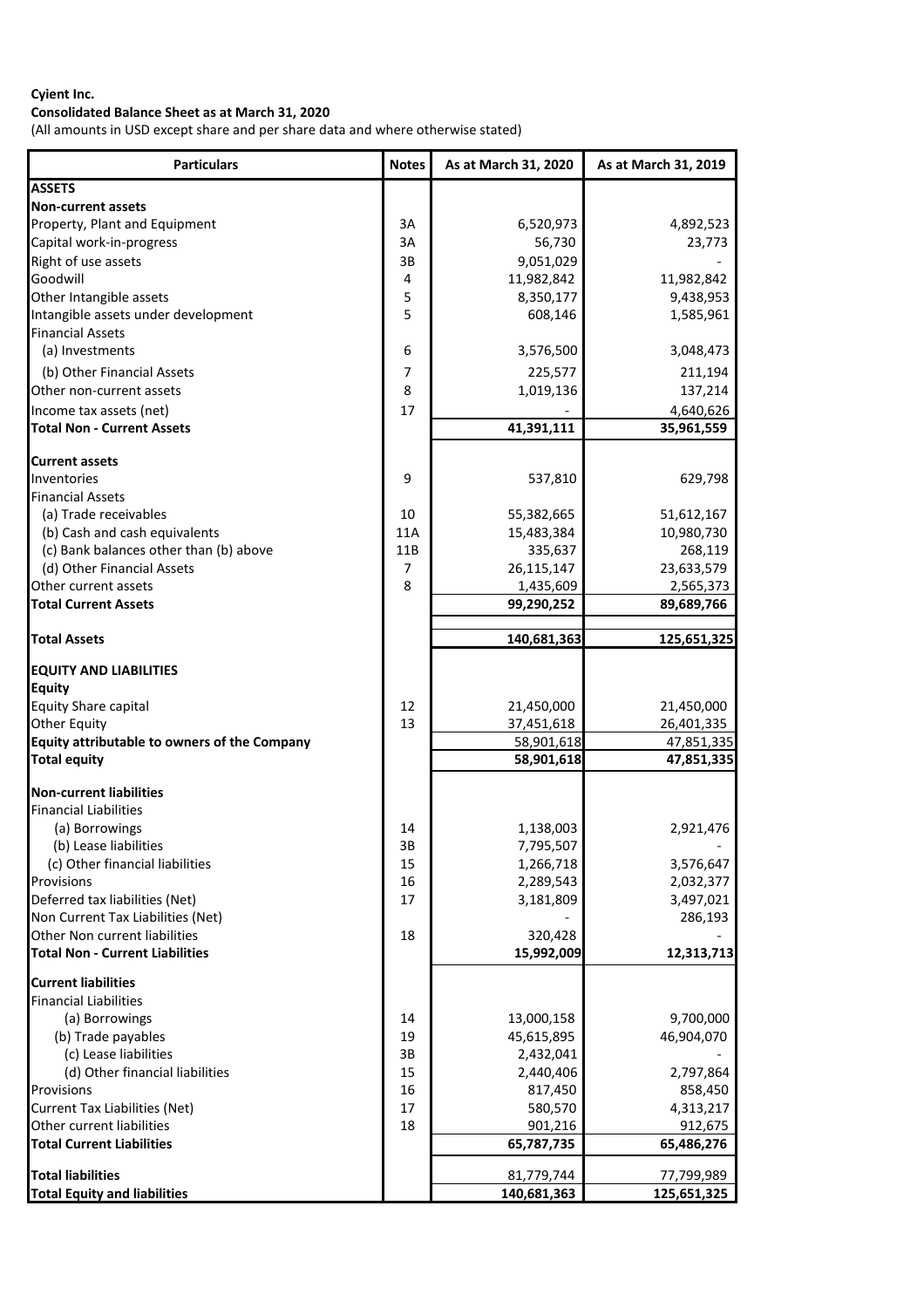# **Consolidated Statement of Profit and Loss for the year ended March 31, 2020**

(All amounts in USD except share and per share data and where otherwise stated)

| <b>Particulars</b>                                                      |             | For the Year ended | For the Year ended |
|-------------------------------------------------------------------------|-------------|--------------------|--------------------|
|                                                                         | <b>Note</b> | March 31, 2020     | March 31, 2019     |
| <b>INCOME</b>                                                           |             |                    |                    |
| Revenue from operations                                                 | 20          | 288,931,935        | 293,641,796        |
| Other Income                                                            | 21          | 2,964,185          | 2,617,775          |
| <b>Total Income</b>                                                     |             | 291,896,119        | 296,259,571        |
| <b>EXPENSES</b>                                                         |             |                    |                    |
| Cost of materials consumed                                              |             | 3,248,456          | 2,715,993          |
| Changes in inventories of finished goods and work-in-progress           | 25          | 91,988             | 752,766            |
| Employee benefits expense                                               | 22          | 165,535,738        | 166,405,076        |
| Finance costs                                                           | 23          | 2,130,394          | 1,874,024          |
| Depreciation and amortisation expense                                   | 24          | 5,823,814          | 4,073,534          |
| <b>Impairment of Assets</b>                                             |             | 971,844            |                    |
| Other expenses                                                          | 26          | 98,714,709         | 111,556,359        |
| <b>Profit before tax</b>                                                |             | 15,379,176         | 8,881,819          |
| <b>Tax expense</b>                                                      |             |                    |                    |
| Current tax                                                             | 17          | 3,385,339          | 2,767,023          |
| Deferred tax                                                            |             | 26,173             | (339, 190)         |
| Adjustments of tax relatings to earlier operations                      |             |                    |                    |
| <b>Total tax expense</b>                                                |             | 3,411,512          | 2,427,833          |
| Profit for the year                                                     |             | 11,967,664         | 6,453,986          |
| Other comprehensive income                                              |             |                    |                    |
| Items that will not be reclassified subsequently to profit and loss     |             |                    |                    |
| Equity instruments through other comprehensive income                   |             | 98,567             | 189,159            |
| Income tax on the above                                                 |             | (33, 167)          | (56, 748)          |
| Items that will be reclassified subsequently to profit and loss         |             |                    |                    |
| Exchange differences in translating the financial statements of foreign |             |                    |                    |
| operations                                                              |             | (470, 429)         | (214, 251)         |
| Effective portion of gains and loss on designated portion of hedging    |             |                    |                    |
| instruments in a cash flow hedge                                        |             | (45, 713)          | (20, 562)          |
| Total other comprehensive income                                        |             | (437, 027)         | (96, 233)          |
| Total comprehensive income for the year                                 |             | 11,530,637         | 6,357,753          |
| Earnings per share:                                                     |             |                    |                    |
| Basic (USD)                                                             |             | 23.91              | 13.06              |
|                                                                         |             |                    |                    |
| Diluted (USD)                                                           |             | 23.91              | 13.06              |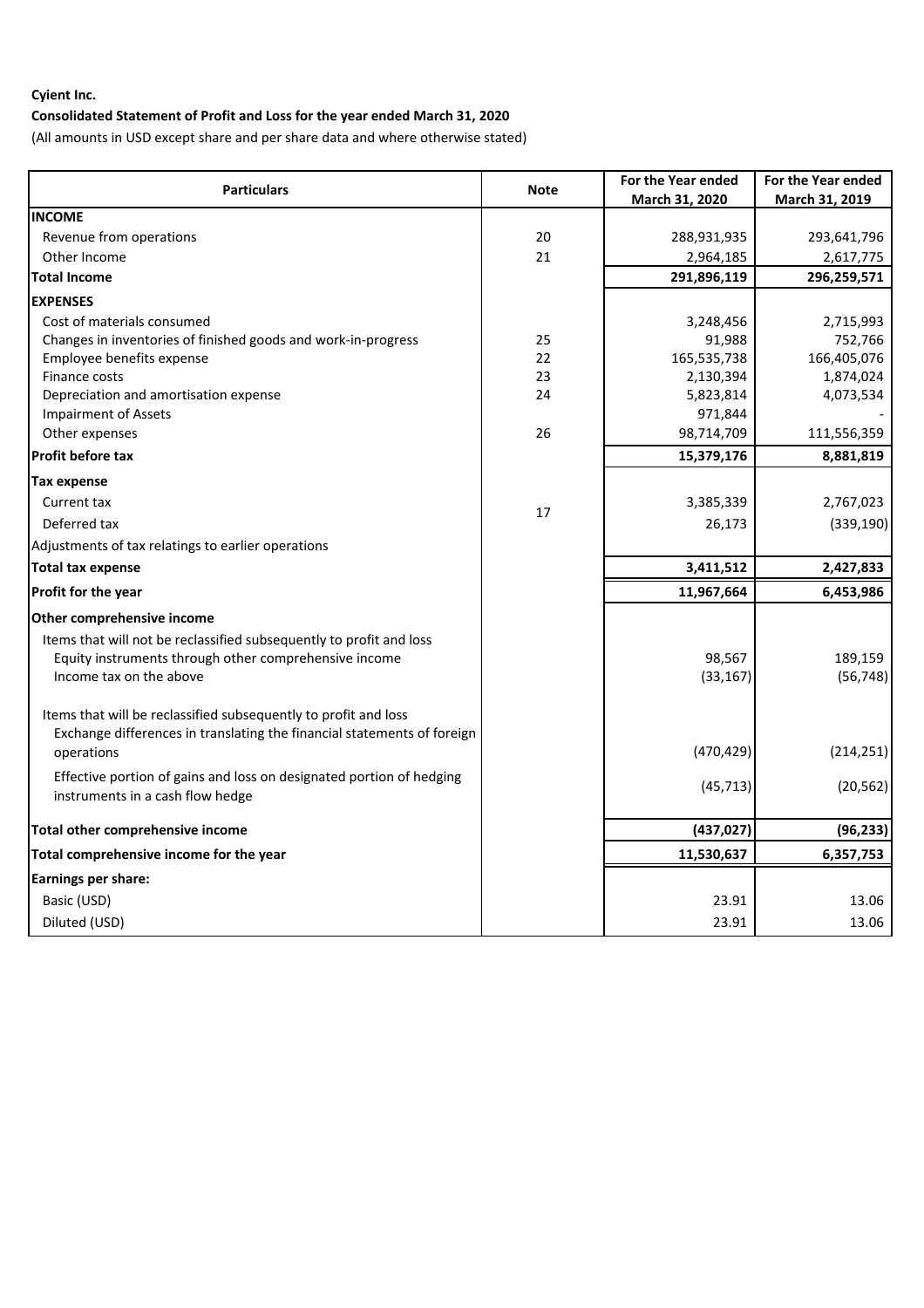# **Statement of changes in equity for the period ended March 31, 2020**

(All amounts in USD, except share and per share data and where otherwise stated)

# **a. Equity share capital**

| <b>Particulars</b>                              | <b>Note</b> | Equity share capital |
|-------------------------------------------------|-------------|----------------------|
| Balance at March 31, 2018                       | 13          | 21,450,000           |
| Changes in equity share capital during the year |             |                      |
| Balance at March 31, 2019                       | 13          | 21,450,000           |
| Changes in equity share capital during the year |             |                      |
| Balance at March 31, 2020                       |             | 21,450,000           |

# **b. Other Equity**

|                                                                             |             | <b>Reserves and Surplus</b> |                          | <b>Items of OCI</b> |                           |                           |
|-----------------------------------------------------------------------------|-------------|-----------------------------|--------------------------|---------------------|---------------------------|---------------------------|
| <b>Particulars</b>                                                          | <b>Note</b> | <b>Foreign Currency</b>     | <b>Retained earnings</b> |                     | <b>Equity Instruments</b> | <b>Total other equity</b> |
|                                                                             |             | <b>Translation Reserve</b>  |                          | Cash flow hedge     | through OCI               |                           |
| Balance at April 1, 2018                                                    |             | (14, 503)                   | 18,229,710               | 24,826              | 1,803,549                 | 20,043,582                |
| Profit for the year                                                         |             |                             | 6,453,986                |                     |                           | 6,453,986                 |
| Gain recognised in OCI transferred to retained earnings on disposal of      |             |                             |                          |                     |                           |                           |
| investment                                                                  |             |                             | 1,669,326                |                     | (1,669,326)               |                           |
| Equity instruments through OCI                                              |             |                             |                          |                     | 189,159                   | 189,159                   |
| Tax relating to equity instruments through OCI                              |             |                             |                          |                     | (56, 748)                 | (56, 748)                 |
| Foreign currency translation adjustments                                    |             | (214, 251)                  |                          |                     |                           | (214, 251)                |
| Fair value changes on cash flow hedge                                       |             |                             |                          | (20, 562)           |                           | (20, 562)                 |
| Balance at March 31, 2019                                                   |             | (228, 754)                  | 26,353,022               | 10,433              | 266,635                   | 26,401,335                |
|                                                                             |             |                             |                          |                     |                           |                           |
| Profit for the year                                                         |             |                             | 11,967,664               |                     |                           | 11,967,664                |
| Leases IND AS 116 Impact                                                    |             |                             | (480, 354)               |                     |                           | (480, 354)                |
| Equity instruments through OCI                                              |             |                             |                          |                     | 98,567                    | 98,567                    |
| Tax relating to equity instruments through OCI                              |             |                             |                          |                     | (33, 167)                 | (33, 167)                 |
| Transfer to retained earnings on disposal of equity instruments through OCI |             |                             | 332,035                  |                     | (332,035)                 |                           |
| Foreign currency translation adjustments                                    |             | (470, 429)                  |                          |                     |                           | (470, 429)                |
| Fair value changes on cash flow hedge                                       |             |                             |                          | (45, 713)           |                           | (45, 713)                 |
| Tax relating to fair value changes on cash flow hedge                       |             |                             |                          | 13,715              |                           | 13,715                    |
| Balance at March 31, 2020                                                   |             | (699, 183)                  | 38,172,368               | (21, 567)           | (0)                       | 37,451,618                |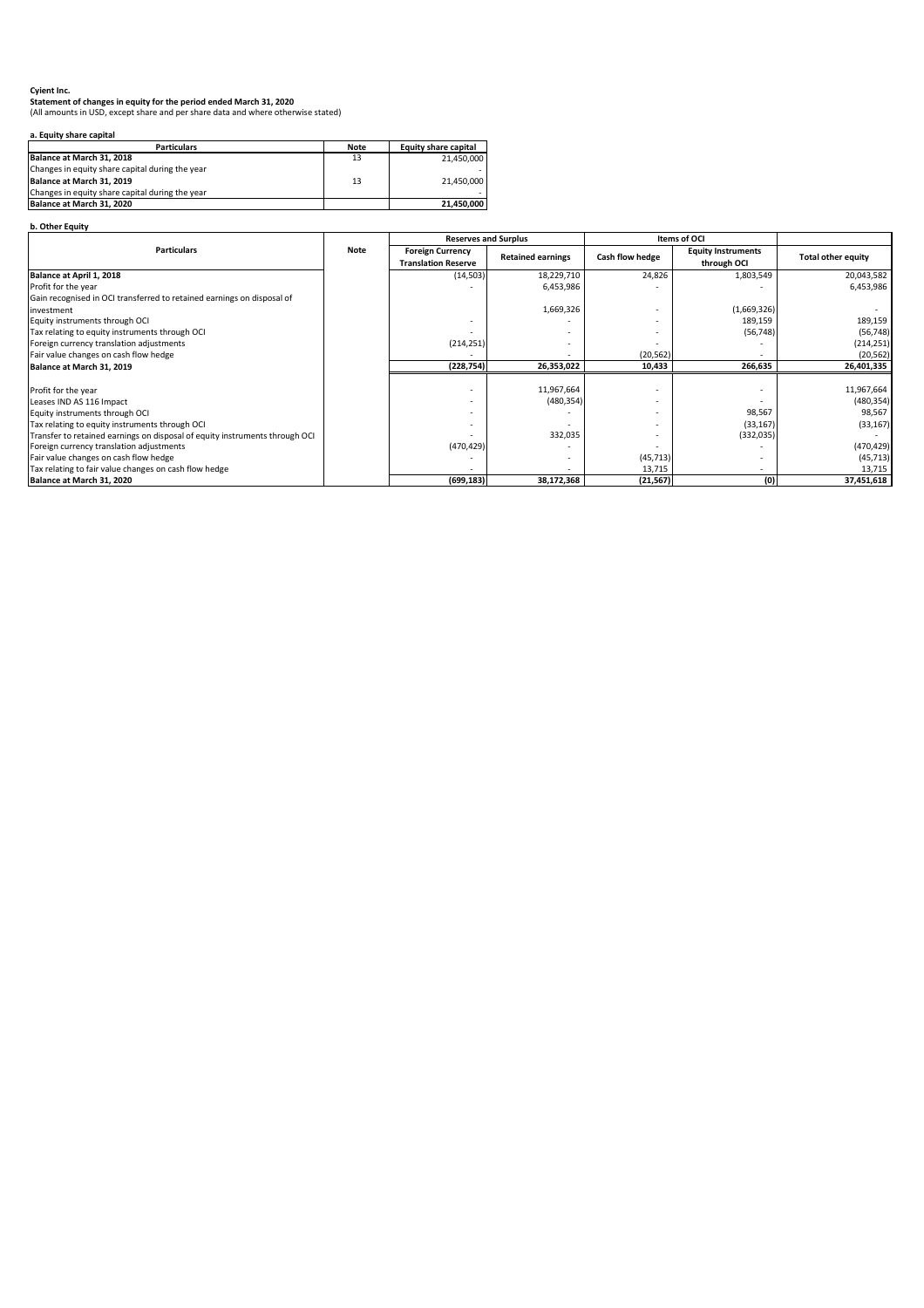(All amounts in USD, except share and per share data and where otherwise stated)

# **3. Property, plant and equipment and capital work -in-progress**

| <b>Particulars</b>              | As at          |                |  |  |
|---------------------------------|----------------|----------------|--|--|
|                                 | March 31, 2020 | March 31, 2019 |  |  |
| <b>Carrying amount of:</b>      |                |                |  |  |
| Leasehold Improvements          | 901,151        | 865,913        |  |  |
| <b>Office Equipment</b>         | 1,146,792      | 1,454,732      |  |  |
| <b>Furniture and Fixtures</b>   | 1,150,234      | 1,060,833      |  |  |
| <b>Electrical Installations</b> | 456,244        | 108,692        |  |  |
| <b>Computers</b>                | 835,050        | 775,051        |  |  |
| <b>Manufacturing Equipment</b>  | 1,989,552      | 604,467        |  |  |
| <b>Vehicles</b>                 | 41,951         | 22,835         |  |  |
| Total                           | 6,520,973      | 4,892,523      |  |  |
| Capital work-in-progress        | 56,730         | 23,773         |  |  |

| <b>Description of Assets</b>                     | Leasehold    | <b>Office Equipment</b> | <b>Furniture and</b> | <b>Electrical</b>    | <b>Computers</b> | Manufacturing    | <b>Vehicles</b> | <b>Total</b> |
|--------------------------------------------------|--------------|-------------------------|----------------------|----------------------|------------------|------------------|-----------------|--------------|
|                                                  | Improvements |                         | <b>Fixtures</b>      | <b>Installations</b> |                  | <b>Equipment</b> |                 |              |
| . Cost or deemed cost                            |              |                         |                      |                      |                  |                  |                 |              |
| Balance as at April 01, 2018                     | 1,440,759    | 2,449,202               | 1,299,736            | 133,311              | 1,677,861        | 574,366          | 27,496          | 7,602,731    |
| <b>Additions</b>                                 | 285,900      | 299,812                 | 239,284              | 27,532               | 592,276          | 28,154           |                 | 1,472,958    |
| <b>Disposals</b>                                 |              | (38, 889)               | (141)                |                      | (28, 501)        |                  |                 | (67, 531)    |
| Other Adjustments                                |              |                         |                      |                      |                  | 1,117            |                 | 1,117        |
| Additions through business combination           | 14,410       | 3,803                   |                      |                      |                  | 120,093          |                 | 138,306      |
| Balance as at March 31, 2019                     | 1,741,070    | 2,713,928               | 1,538,878            | 160,842              | 2,241,522        | 723,730          | 27,496          | 9,147,466    |
| <b>Additions</b>                                 | 278,922      | 132,160                 | 221,209              | 374,262              | 439,446          | 1,504,897        | 23,320          | 2,974,216    |
| Disposals                                        |              | (33, 512)               |                      |                      |                  |                  |                 | (33, 512)    |
| <b>Other Adjustments</b>                         | (24, 437)    |                         |                      | 24,435               |                  |                  |                 |              |
| Effect of foreign currency translation           |              |                         |                      |                      | 72               |                  |                 | 72           |
| Balance as at March 31, 2020                     | 1,995,555    | 2,812,576               | 1,760,087            | 559,539              | 2,681,040        | 2,228,627        | 50,816          | 12,088,240   |
|                                                  |              |                         |                      |                      |                  |                  |                 |              |
| II. Accumulated depreciation and impairment      |              |                         |                      |                      |                  |                  |                 |              |
| Balance as at April 01, 2018                     | 692,483      | 858,842                 | 347,654              | 39,392               | 1,192,759        | 12,894           | 665             | 3,144,689    |
| Depreciation / amortisation expense for the year | 182,674      | 427,849                 | 130,501              | 12,759               | 298,561          | 105,252          | 3,997           | 1,161,593    |
| Eliminated on disposal of assets                 |              | (27, 496)               | (110)                |                      | (24, 940)        |                  |                 | (52, 546)    |
| Other Adjustments                                |              |                         |                      |                      |                  | 1,117            |                 | 1,117        |
|                                                  |              |                         |                      |                      | 90               |                  |                 | 90           |
| Balance as at March 31, 2019                     | 875,157      | 1,259,195               | 478,045              | 52,150               | 1,466,471        | 119,263          | 4,662           | 4,254,943    |
| Depreciation / amortisation expense for the year | 248,241      | 440,683                 | 131,808              | 22,150               | 379,700          | 117,780          | 4,203           | 1,344,567    |
| Eliminated on disposal of assets                 |              | (31, 838)               |                      |                      |                  |                  |                 | (31, 838)    |
| <b>Other Adjustments</b>                         | (28, 994)    | (2, 257)                |                      | 28,994               |                  | 2,032            |                 | (225)        |
| Effect of foreign currency translation           |              |                         |                      |                      | (181)            |                  |                 | (181)        |
| Balance as at March 31, 2020                     | 1,094,404    | 1,665,784               | 609,853              | 103,295              | 1,845,990        | 239,076          | 8,865           | 5,567,267    |
| III. Carrying amounts (I-II)                     |              |                         |                      |                      |                  |                  |                 |              |
| Net book value as at March 31, 2019              | 865,913      | 1,454,732               | 1,060,833            | 108,692              | 775,051          | 604,467          | 22,835          | 4,892,522    |
| Net book value as at March 31, 2020              | 901,151      | 1,146,792               | 1,150,234            | 456,244              | 835,050          | 1,989,552        | 41,951          | 6,520,973    |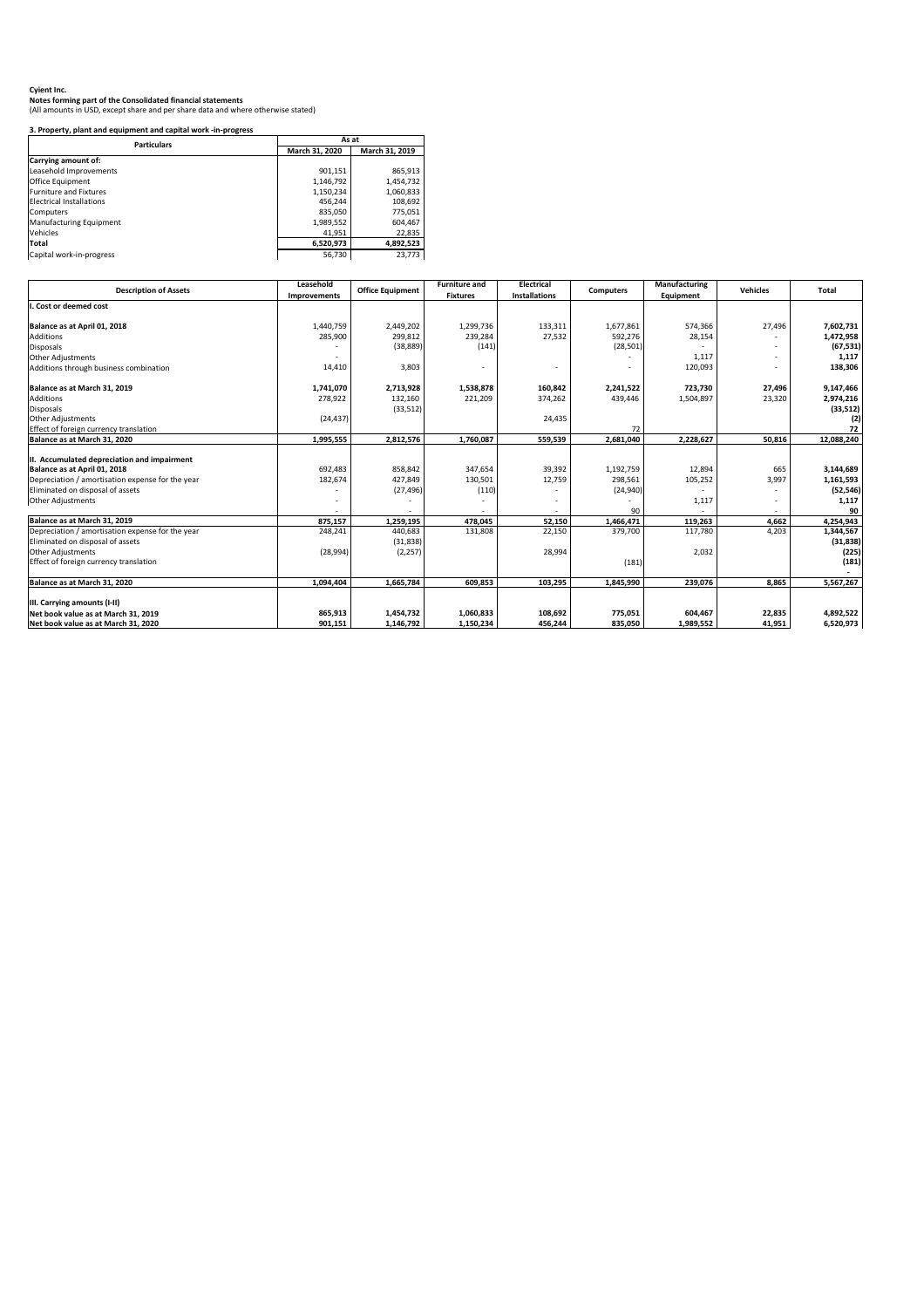#### **Notes forming part of the Consolidated financial statements**

(All amounts in USD, except share and per share data and where otherwise stated)

#### **3B. Right of use assets ("ROU" assets)**

#### **Transition**

Effective April 1, 2019, the Company has adopted Ind AS 116 'Leases' which sets out the principles for recognition, measurement, presentation and disclosure of leases and requires lessees to account for all leases under a single on-balance sheet model. The Company has applied modified retrospective approach for all leases existing at the date of initial application and the cumulative effect of applying Ind AS 116 has been recognised as an adjustment to the opening balance of retained earnings. On transition, the adoption of this standard resulted in the recognition of Right of Use (ROU) asset of USD10,474,053 and a lease liability of USD 11,763,256 and a net adjustment to opening balance of retained earnings of USD 480,354 (net of deferred tax). The effect of adopting this standard is not material on the profit for the year.

(a) Movement in the carrying value of right of use assets is as below:

| <b>Particulars</b>           | As at March 31, 2020 |
|------------------------------|----------------------|
| <b>Additions</b>             | 1,201,671            |
| Depreciation                 | (2,624,697)          |
| Balance as at March 31, 2020 | 9,051,029            |
|                              |                      |

The following is the break-up of current and non-current lease liabilities:

| <b>Particulars</b>            | 31, 2020<br>- 91<br>As at March |  |
|-------------------------------|---------------------------------|--|
| Non-current lease liabilities | $-2-$<br>- 795<br>,795,50       |  |

The following is the movement in lease liabilities during the year ended:

| <b>Particulars</b>                   | <b>March 31, 2020</b> |
|--------------------------------------|-----------------------|
| Balance at the beginning of the year | 11,763,257            |
| Additions                            | 1,201,671             |
| Finance cost accrued during the year | 439,275               |
| Balance at the end of the year       | 10,227,548            |

The Group does not face a significant liquidity risk with regard to its lease liabilities, as the current assets are sufficient to meet the obligations related to lease liabilities as and when they fall due.

The aggregate depreciation on ROU assets has been included under depreciation and amortisation expense in the consolidated statement of profit and loss.

Rental expense for low value assets and short-term leases wasUSD 1,288,600 included under other expenses in the consolidated statement of profit and loss.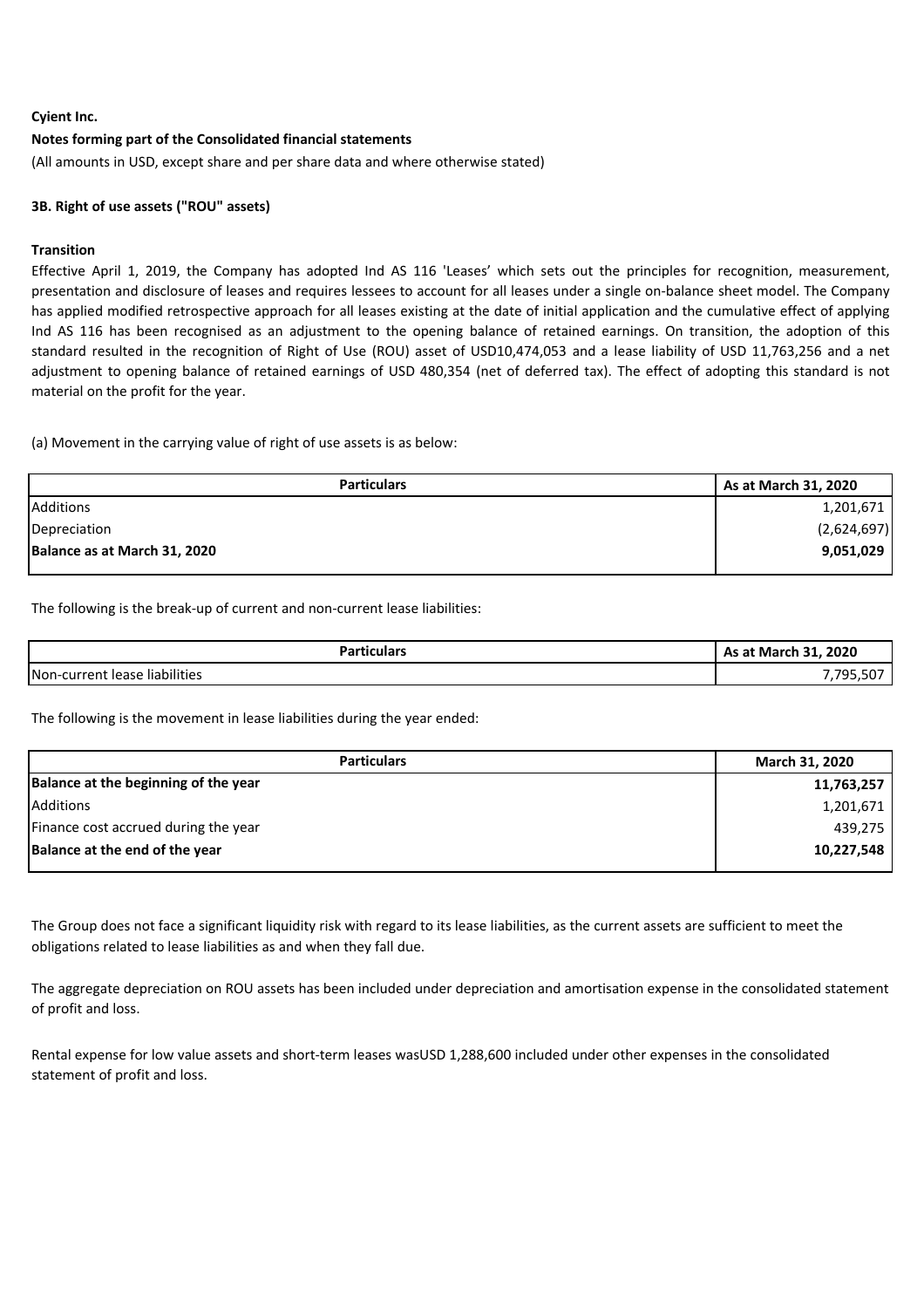(All amounts in USD, except share and per share data and where otherwise stated)

**4. Goodwill**

#### **5. Other intangible assets**

**Note:**

#### **(i). Intangible assets under development:**

#### **(ii) Movement in the carrying amount of intangible assets is as below:**

| Cost or deemed cost                           | As at                 |                       |  |  |
|-----------------------------------------------|-----------------------|-----------------------|--|--|
|                                               | <b>March 31, 2020</b> | <b>March 31, 2019</b> |  |  |
| Balance at beginning of year                  | 11,982,842            | 11,517,572            |  |  |
| Additions on account of business combinations |                       | 465,270               |  |  |
| Balance at end of the year                    | 11,982,842            | 11,982,842            |  |  |

| <b>Description of Assets</b>              | <b>Computer Software</b> | <b>Other Intangible</b> | <b>Customer contracts</b> | <b>Process Knowhow</b> | <b>Developed Intellectual</b> | <b>Total</b> |
|-------------------------------------------|--------------------------|-------------------------|---------------------------|------------------------|-------------------------------|--------------|
|                                           |                          |                         |                           |                        | <b>Property</b>               |              |
| II. Cost or deemed cost                   |                          |                         |                           |                        |                               |              |
| Balance as at April 01, 2018              | 4,589,045                | 12,008,909              | 3,211,383                 | 1,200,000              | 1,171,804                     | 22,181,142   |
| Additions                                 | 45,207                   |                         |                           |                        |                               | 45,207       |
| Disposals                                 | (160, 030)               |                         |                           |                        |                               | (160, 030)   |
| Acquisitions through business combination |                          | 30,985                  | 216,667                   |                        |                               | 247,652      |
| Balance as at March 31, 2019              | 4,474,223                | 12,039,894              | 3,428,050                 | 1,200,000              | 1,171,804                     | 22,313,971   |
| Additions                                 | 254,972                  |                         |                           |                        | 510,804                       | 765,777      |
| Balance as at March 31, 2020              | 4,729,195                | 12,039,894              | 3,428,050                 | 1,200,000              | 1,682,608                     | 23,079,748   |
|                                           |                          |                         |                           |                        |                               |              |
| Balance as at April 01, 2018              | 3,277,708                | 6,027,421               | 447,046                   | 280,000                | 48,156                        | 10,080,331   |
| Amortisation                              | 1,229,001                | 551,197                 | 696,442                   | 240,000                | 195,301                       | 2,911,941    |
| Eliminated on disposal of assets          | (117, 253)               |                         |                           |                        |                               | (117, 253)   |
| Balance as at March 31, 2019              | 4,389,456                | 6,578,618               | 1,143,488                 | 520,000                | 243,457                       | 12,875,019   |
| Amortisation                              | 93,593                   | 551,057                 | 696,446                   | 240,000                | 273,457                       | 1,854,552    |
| Balance as at March 31, 2020              | 4,483,049                | 7,129,675               | 1,839,933                 | 760,000                | 516,914                       | 14,729,571   |
| <b>III. Carrying amounts (I-II)</b>       |                          |                         |                           |                        |                               |              |
| Net book value as at March 31, 2019       | 84,767                   | 5,461,276               | 2,284,563                 | 680,000                | 928,347                       | 9,438,953    |
| Net book value as at March 31, 2020       | 246,146                  | 4,910,219               | 1,588,117                 | 440,000                | 1,165,695                     | 8,350,177    |

| <b>Particulars</b>                                         | As at                 |                       |  |  |
|------------------------------------------------------------|-----------------------|-----------------------|--|--|
|                                                            | <b>March 31, 2020</b> | <b>March 31, 2019</b> |  |  |
| Carrying amount of:                                        |                       |                       |  |  |
| Computer software                                          | 246,146               | 84,767                |  |  |
| Other intangible assets                                    | 4,910,219             | 5,461,276             |  |  |
| <b>I</b> Process knowhow                                   | 440,000               | 680,000               |  |  |
| Developed Intellectual Property                            | 1,165,695             | 928,347               |  |  |
| <b>Total</b>                                               | 8,350,177             | 9,438,953             |  |  |
| Intangible assets under development (refer note (i) below) | 608.146               | 1,585,961             |  |  |
| Total Intangible assets                                    | 8,958,323             | 11,024,914            |  |  |

#### **Cyient Inc.**

Goodwill of USD 7,313,820 (March 31, 2019: USD 7,313,8210) has been allocated to the MI segment. The estimated value-in-use of this CGU is based on the future cash flows using a 2% annual growth rate for periods subsequent to the forecast period of 5 years and discount rate of 13%. An analysis of the sensitivity of the computation to a change in key parameters (operating margin, discount rates and long term average growth rate), based on reasonably probable assumptions, did not identify any probable scenario in which the recoverable amount of the CGU would decrease below its carrying amount.

b) Amounts incurred by the Company pursuant to an agreement with a customer towards efficiency improvement in certain equipment on a risk sharing model USD 608,146 (March 31, 2019: 1,057,556). During the year, Company has capitalized USD 510,804 pursuant to successful completion of a block relating to efficiency improvement project which is expected to generate revenue over the next six years. This has been classified under 'other intangible assets'. a) As a part of Certon Software Inc. ("Certon") acquisition in February 2017, CERTSAFE, a multifaceted tool to streamline development and the certification process with a focus on early life-cycle product validation and automated verification through simulation, was primarily used in several internal projects and hence was not specifically identified as an asset in business combination accounting of Certon acquisition. During the current year, management continued to invest in CERTSAFE to establish commercial market of licensing the IP. Accordingly, the costs incurred during the year in development of CERTSAFE IP of USD 971,844 (March 31, 2018: 528,404 ) was capitalized under 'intangible assets under development. Based on management assessment of the future cash flow projections, carrying value of this asset amounting to USD 971,844 has been impaired during the year.

Goodwill of USD 4,669,022 (March 31, 2019: USD 4,669,022) has been allocated to the DLM segment . The estimated value-in-use of this CGU is based on the future cash flows using a 2% annual growth rate for periods subsequent to the forecast period of 5 years and discount rate of 13%. An analysis of the sensitivity of the computation to a change in key parameters (operating margin, discount rates and long term average growth rate), based on reasonably probable assumptions, did not identify any probable scenario in which the recoverable amount of the CGU would decrease below its carrying amount.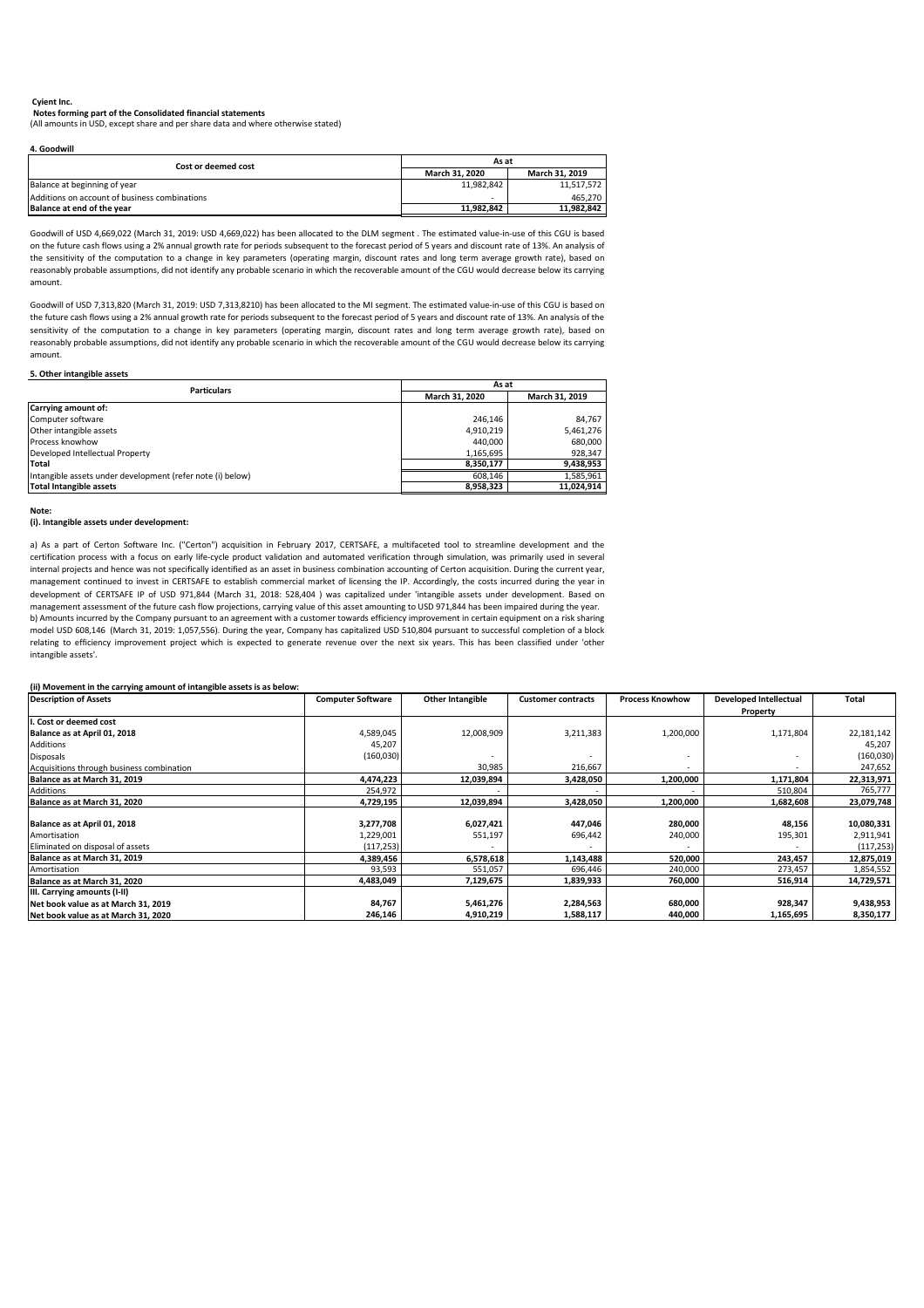#### **Notes forming part of the Consolidated financial statements**

(All amounts in USD, except share and per share data and where otherwise stated)

| 6. Investment |  |
|---------------|--|
|---------------|--|

|                                                    |                | As at          |  |  |
|----------------------------------------------------|----------------|----------------|--|--|
| <b>Particulars</b>                                 | March 31, 2020 | March 31, 2019 |  |  |
| Investments, Non-current (refer note (i) below)    |                |                |  |  |
| <b>Investment carried at FVTOCI</b>                |                |                |  |  |
| Equity instruments of other entities (quoted)      |                | 546,546        |  |  |
| Equity instruments of other entities (unquoted)    |                | 1,928          |  |  |
| <b>Investments carried at FVTPL</b>                |                |                |  |  |
| Preferred instruments of other entities (unquoted) | 2,060,000      | 1,000,000      |  |  |
| Debt instruments of other entities (unquoted)      | 1,516,500      | 1,500,000      |  |  |
|                                                    | 3,576,500      | 3,048,473      |  |  |

### **(i) Details of non-current investments**

| <b>Particulars</b>                                                  | As at March 31, 2020 |           | As at March 31, 2019 |               |
|---------------------------------------------------------------------|----------------------|-----------|----------------------|---------------|
|                                                                     | No. of shares        | Amount    | No. of shares        | <b>Amount</b> |
| Investment classified as FVTOCI                                     |                      |           |                      |               |
| Equity instruments of other entities (Quoted)                       |                      |           |                      |               |
| Murata Manufacturing Co. Limited                                    |                      |           | 11,154               | 546,546       |
| 10,752 shares of \$61 per shares each fully paid (refer note below) |                      |           |                      |               |
| Equity instruments of other entities (Unquoted)                     |                      |           |                      |               |
| Canesta Inc., USA                                                   |                      |           | 10,000               | 1,928         |
| $(10,000$ shares of \$0.19275 par value each fully paid)            |                      |           |                      |               |
| <b>Investment classified as FVTPL</b>                               |                      |           |                      |               |
| Preferred stock of other entities (Unquoted)                        |                      |           |                      |               |
| Jana Care Inc.                                                      | 368,297              | 1,060,000 | 368,297              | 1,000,000     |
| (368,297 shares of \$2.7152 per shares each fully paid)             |                      |           |                      |               |
| (668,986 shares valued at par value of NIS 0.01 per share)          |                      |           |                      |               |
| Debt Instrument of other entities (Unquoted)                        |                      |           |                      |               |
| Spry Health Inc.                                                    |                      | 1,516,500 |                      | 1,500,000     |
| Total                                                               | 368,297              | 3,576,500 | 389,451              | 3,048,473     |

i. During the year, Company has sold outstanding equity shares held in Murata Manufacturing Co. Limited for a consideration of \$ 645,113 resulting in a gain of USD 98,567 which is accounted as a part of 'Other comprehensive income'.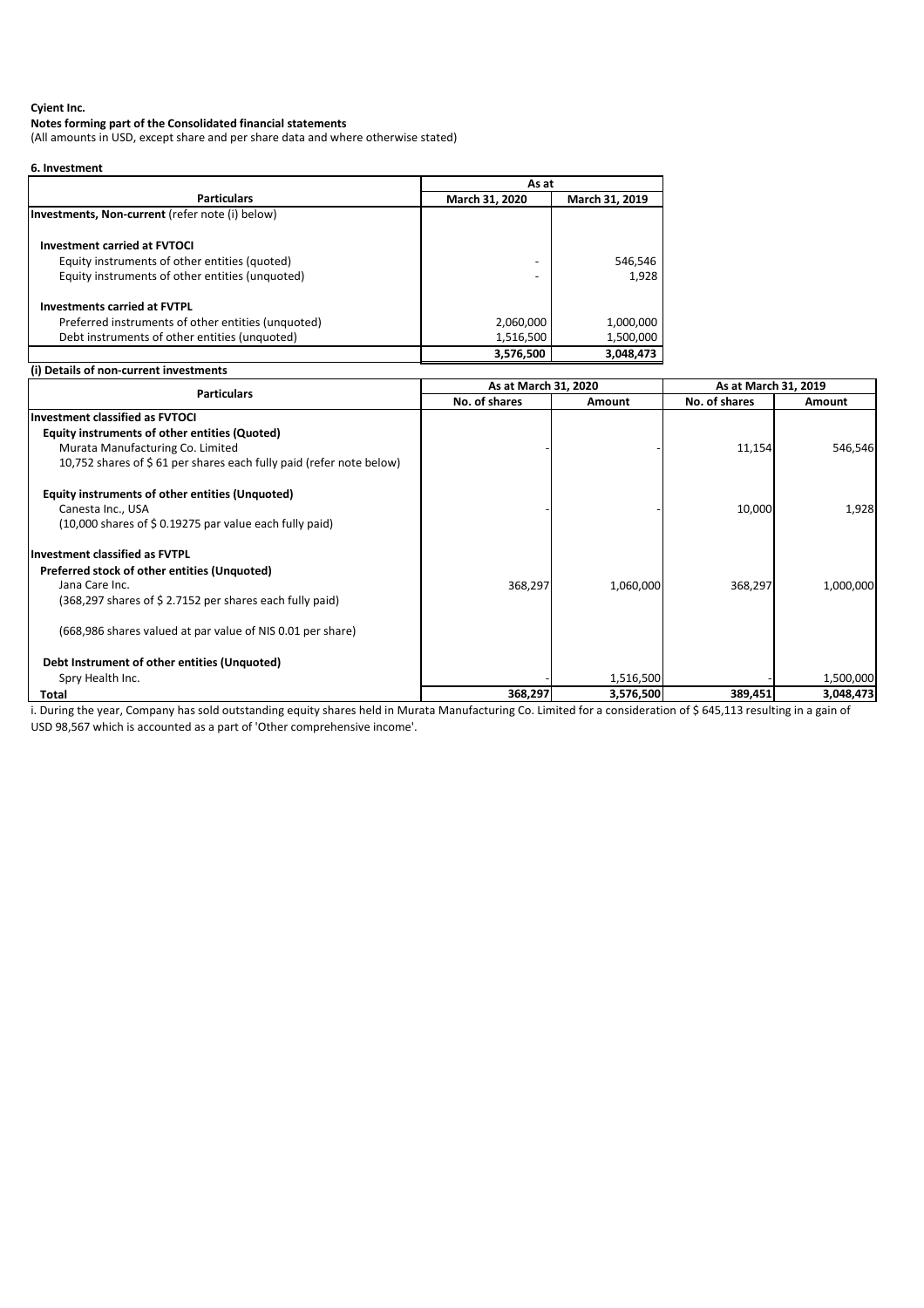(All amounts in USD, except share and per share data and where otherwise stated)

# **7. Other financial assets (carried at amortised cost)**

| <b>Particulars</b>                              | As at         |               |  |
|-------------------------------------------------|---------------|---------------|--|
|                                                 | 31 March 2020 | 31 March 2019 |  |
| <b>INon - Current</b>                           |               |               |  |
| Secured, considered good                        |               |               |  |
| - Unsecured, considered good                    | 225,577       | 211,194       |  |
| <b>Total Other non-current financial assets</b> | 225,577       | 211,194       |  |
|                                                 |               |               |  |
| Secured, considered good                        |               |               |  |
| Unbilled revenue                                | 25,965,601    | 23,257,465    |  |
| Derivative asset (refer note 29)                | (0)           | 16,377        |  |
| Advance to Employees                            | 72,737        | 136,835       |  |
| <b>Others</b>                                   | 76,810        | 222,902       |  |
| Total other current financial assets            | 26,115,147    | 23,633,579    |  |
| <b>Total Other Financial assets</b>             | 26,340,724    | 23,844,773    |  |

# **8. Other assets**

| <b>Particulars</b>                                | As at          |                |  |
|---------------------------------------------------|----------------|----------------|--|
|                                                   | March 31, 2020 | March 31, 2019 |  |
| Non-current:                                      |                |                |  |
| Secured, considered good                          |                |                |  |
| Capital advances                                  | 676,482        | 58,435         |  |
| Other advances                                    | 342,654        | 72,994         |  |
|                                                   |                |                |  |
| <b>Total non-current assets</b>                   | 1,019,136      | 137,214        |  |
| Current:                                          |                |                |  |
| Secured, considered good                          |                |                |  |
| Prepaid expense                                   | 1,162,448      | 2,017,849      |  |
| Advances to suppliers, unsecured, considered good | 273,161        | 275,403        |  |
| <b>Total current assets</b>                       | 1,435,609      | 2,293,251      |  |
|                                                   |                |                |  |
| <b>Total other assets</b>                         | 2,454,745      | 2,430,465      |  |

### **9. Inventories**

| <b>Particulars</b>                                   | As at                 |                       |  |
|------------------------------------------------------|-----------------------|-----------------------|--|
|                                                      | <b>March 31, 2020</b> | <b>March 31, 2019</b> |  |
| Inventories (lower of cost and net realisable value) |                       |                       |  |
| Work-in-progress                                     | 537,810               | 629.798               |  |
| <b>Total</b>                                         | 537,810               | 629.798               |  |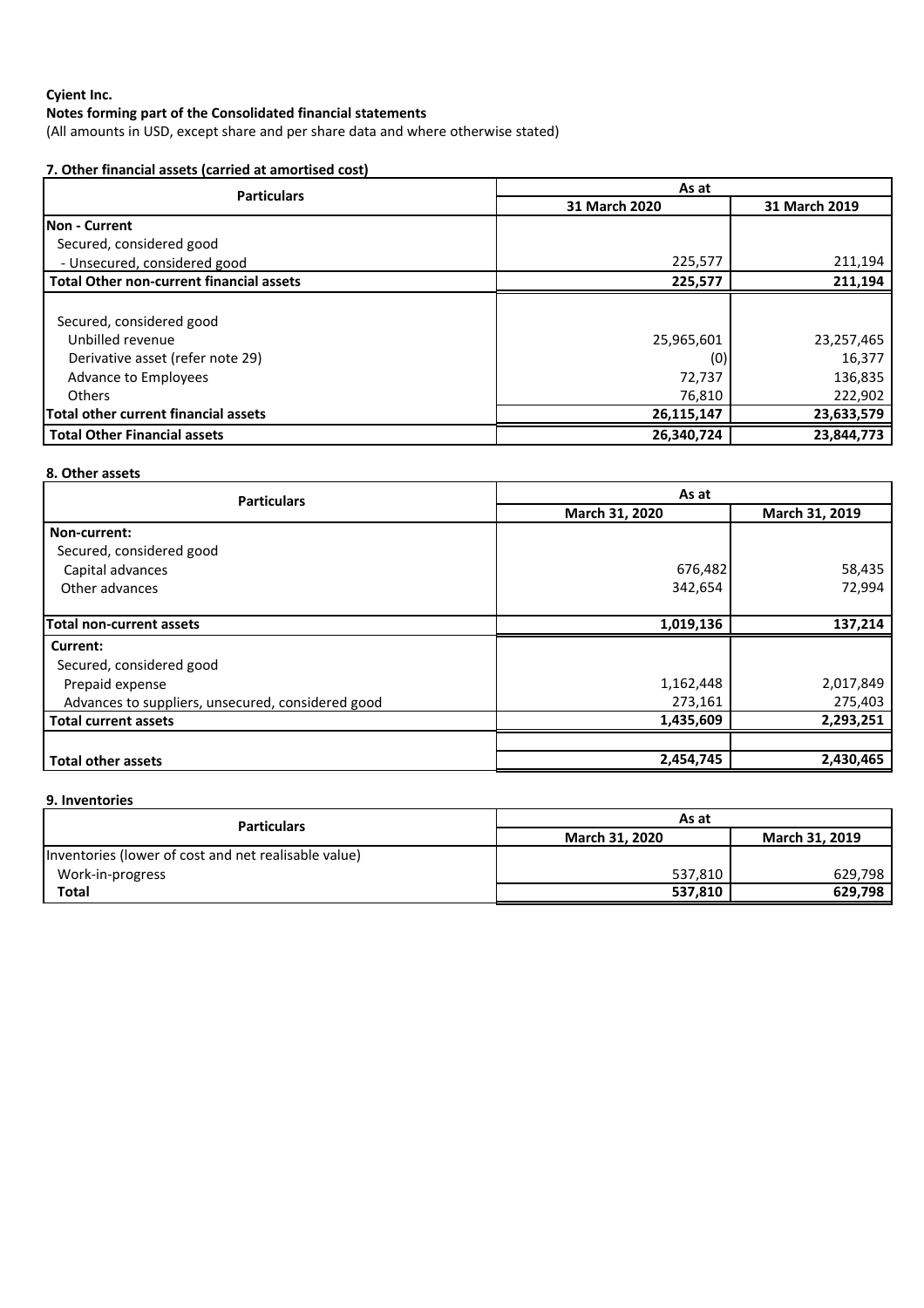### **Notes forming part of the Consolidated financial statements**

(All amounts in USD, except share and per share data and where otherwise stated)

### **10. Trade receivables**

| As at          |                |  |
|----------------|----------------|--|
| March 31, 2020 | March 31, 2019 |  |
|                |                |  |
| 55,382,665     | 51,612,167     |  |
|                |                |  |
| 930,576        | 1,325,253      |  |
| 56,313,241     | 52,937,420     |  |
| (930, 576)     | (1,325,253)    |  |
|                |                |  |
| 55,382,665     | 51,612,167     |  |
|                |                |  |

### **11A. Cash and Cash Equivalents**

| <b>Particulars</b>                     | As at          |                |  |
|----------------------------------------|----------------|----------------|--|
|                                        | March 31, 2020 | March 31, 2019 |  |
| <b>Balances with Banks</b>             |                |                |  |
| in current accounts                    | 13,255,776     | 8,797,443      |  |
| Cheques in hand                        | 291,143        |                |  |
| Remittances in transit                 | 1,936,466      | 2,183,287      |  |
| <b>Total Cash and cash equivalents</b> | 15,483,384     | 10,980,730     |  |

| 11B. Other Bank balances                                   |                       |                       |  |  |
|------------------------------------------------------------|-----------------------|-----------------------|--|--|
| <b>Particulars</b>                                         | As at                 |                       |  |  |
|                                                            | <b>March 31, 2020</b> | <b>March 31, 2019</b> |  |  |
| Deposits held as margin money/security for bank guarantees | 335,637               | 166,322               |  |  |
| Balance in escrow account (refer note below)               |                       | 101,798               |  |  |
| <b>Total</b>                                               | 335,637               | 268,119               |  |  |

a) During the year, Company paid the balance in escrow account of USD 101,798 to the previous shareholders of New Technology Precision Machining Co., Inc. on fulfilment of specified terms and conditions as a part of acquisition of New Technology Precision Machining Co., Inc..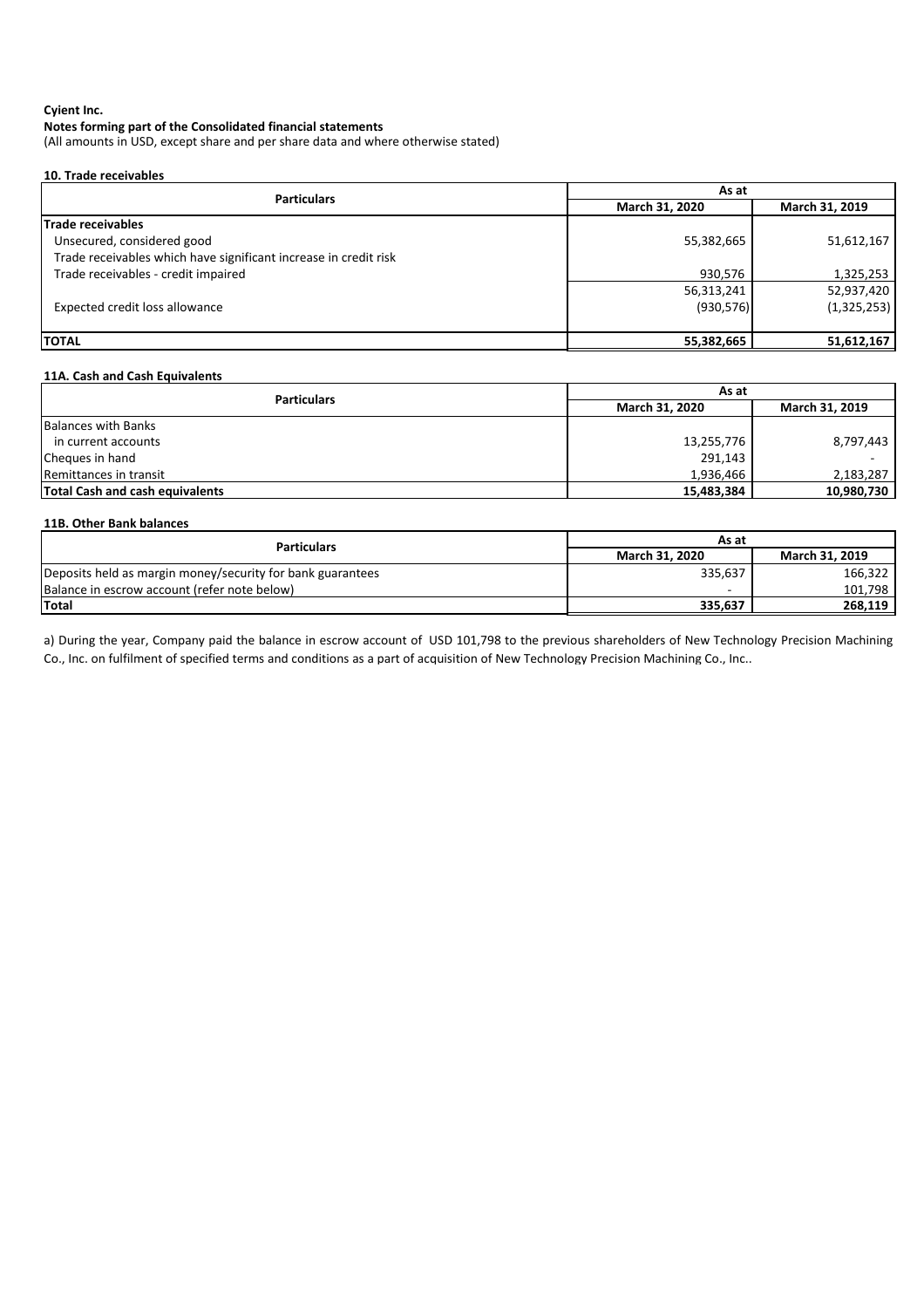### **Notes forming part of the Consolidated financial statements**

(All amounts in USD, except share and per share data and where otherwise stated)

### **12. Equity share capital**

| <b>Particulars</b>     | As at                 |                       |  |
|------------------------|-----------------------|-----------------------|--|
|                        | <b>March 31, 2020</b> | <b>March 31, 2019</b> |  |
| l Equity share capital | 21.450.000            | 21.450.000            |  |
| l Total                | 21,450,000            | 21,450,000            |  |

#### **12.1 Fully Paid equity shares**

| <b>Particulars</b>          | <b>Number of shares</b> | Share capital |
|-----------------------------|-------------------------|---------------|
|                             |                         | (Amount)      |
| Balance at April 01, 2018   | 500,500                 | 21,450,000    |
| Issue of shares             |                         |               |
| Issue of shares             |                         |               |
| Balance at January 31, 2020 | 500,500                 | 21,450,000    |

#### **12.2 Details of shares held by each shareholder holding more than 5% shares**

|                          | As at March 31, 2020  |                     | As at March 31, 2019           |                     |
|--------------------------|-----------------------|---------------------|--------------------------------|---------------------|
| <b>Particulars</b>       | Number of shares held | % holding of equity | <b>Number of shares held I</b> | % holding of equity |
|                          |                       | shares              |                                | shares              |
| Fully paid equity shares |                       |                     |                                |                     |
| Cyient Limited           | 500,500               | 100.00%             | 500,500                        | 100.00%             |

**13. Other equity**

### **13.1 Cash flow hedge reserve**

| <b>Particulars</b>                                                                                                                                                                                                                                                                                                                                                                                                                                                                                                               | As at                 |                       |  |
|----------------------------------------------------------------------------------------------------------------------------------------------------------------------------------------------------------------------------------------------------------------------------------------------------------------------------------------------------------------------------------------------------------------------------------------------------------------------------------------------------------------------------------|-----------------------|-----------------------|--|
|                                                                                                                                                                                                                                                                                                                                                                                                                                                                                                                                  | <b>March 31, 2020</b> | <b>March 31, 2019</b> |  |
| Balance at beginning of year                                                                                                                                                                                                                                                                                                                                                                                                                                                                                                     | 10,433                | 24.827                |  |
| Effective portion of loss arising on changes in fair value of designated portion of hedging instruments                                                                                                                                                                                                                                                                                                                                                                                                                          | (31,998)              | (14, 393)             |  |
| Balance at end of vear                                                                                                                                                                                                                                                                                                                                                                                                                                                                                                           | (21.565)              | 10,433                |  |
| .<br>$\mathcal{L} = \{ \mathcal{L}^{\mathcal{L}} \mathcal{L}^{\mathcal{L}} \mathcal{L}^{\mathcal{L}} \mathcal{L}^{\mathcal{L}} \mathcal{L}^{\mathcal{L}} \mathcal{L}^{\mathcal{L}} \mathcal{L}^{\mathcal{L}} \mathcal{L}^{\mathcal{L}} \mathcal{L}^{\mathcal{L}} \mathcal{L}^{\mathcal{L}} \mathcal{L}^{\mathcal{L}} \mathcal{L}^{\mathcal{L}} \mathcal{L}^{\mathcal{L}} \mathcal{L}^{\mathcal{L}} \mathcal{L}^{\mathcal{L}} \mathcal{L}^{\mathcal{L}} \mathcal$<br>$\sim$ $\sim$ $\sim$ $\sim$ $\sim$ $\sim$ $\sim$ $\sim$<br>. |                       |                       |  |

Represents effective portion of gains and loss on designated portion of hedging instruments in a cash flow hedge, net of tax.

### **13.2 Foreign currency translation reserve**

| <b>Particulars</b>                                               | As at                                          |            |  |
|------------------------------------------------------------------|------------------------------------------------|------------|--|
|                                                                  | <b>March 31, 2019</b><br><b>March 31, 2020</b> |            |  |
|                                                                  |                                                |            |  |
| Balance at beginning of year                                     | (228, 754)                                     | (14, 503)  |  |
| Exchange difference arising on translating the foreign operation | (470, 429)                                     | (214, 251) |  |
| <b>Balance at end of year</b>                                    | (699, 183)                                     | (228, 754) |  |

Exchange difference relating to the translation of the Group's foreign operations from their functional currencies to the Company's presentation currency are recognised directly in other comprehensive income and accumulated in the foreign currency translation reserve.

#### **13.3 Retained earnings**

| As at          |                |  |
|----------------|----------------|--|
| March 31, 2020 | March 31, 2019 |  |
| 26,353,022     | 18,229,710     |  |
| 11,967,664     | 6,453,986      |  |
| 332,035        | 1,669,326      |  |
| (480, 354)     |                |  |
| 38,172,367     | 26,353,022     |  |
|                |                |  |

Retained earnings comprises of the prior years' undistributed earnings after taxes along with current year profits.

#### **13.4 Equity Instruments through OCI**

| <b>Particulars</b>                                                          | As at                    |                          |  |
|-----------------------------------------------------------------------------|--------------------------|--------------------------|--|
|                                                                             | <b>March 31, 2020</b>    | March 31, 2019           |  |
| Opening balance                                                             | 266,635                  | 1,803,549                |  |
| Increase in fair value of equity instruments, net of tax                    | $\overline{\phantom{0}}$ | 132,412                  |  |
| Gain on disposal of equity instruments through OCI, net of tax              | 65,400                   | $\overline{\phantom{a}}$ |  |
| Transfer to retained earnings on disposal of equity instruments through OCI | (332,035)                | (1,669,326)              |  |
|                                                                             |                          |                          |  |
| Balance at end of year                                                      | (0)                      | 266,635                  |  |

Represents the cumulative gains and losses arising on fair valuation of the equity instruments measured at fair value through Other Comprehensive Income, net of amounts reclassified to retained earnings on disposal of such equity instruments.

| Total<br>Other<br>Eauitv | $- - -$<br>,,,,<br>1.U | 336<br>101.<br>~~<br>. . |
|--------------------------|------------------------|--------------------------|
|                          |                        |                          |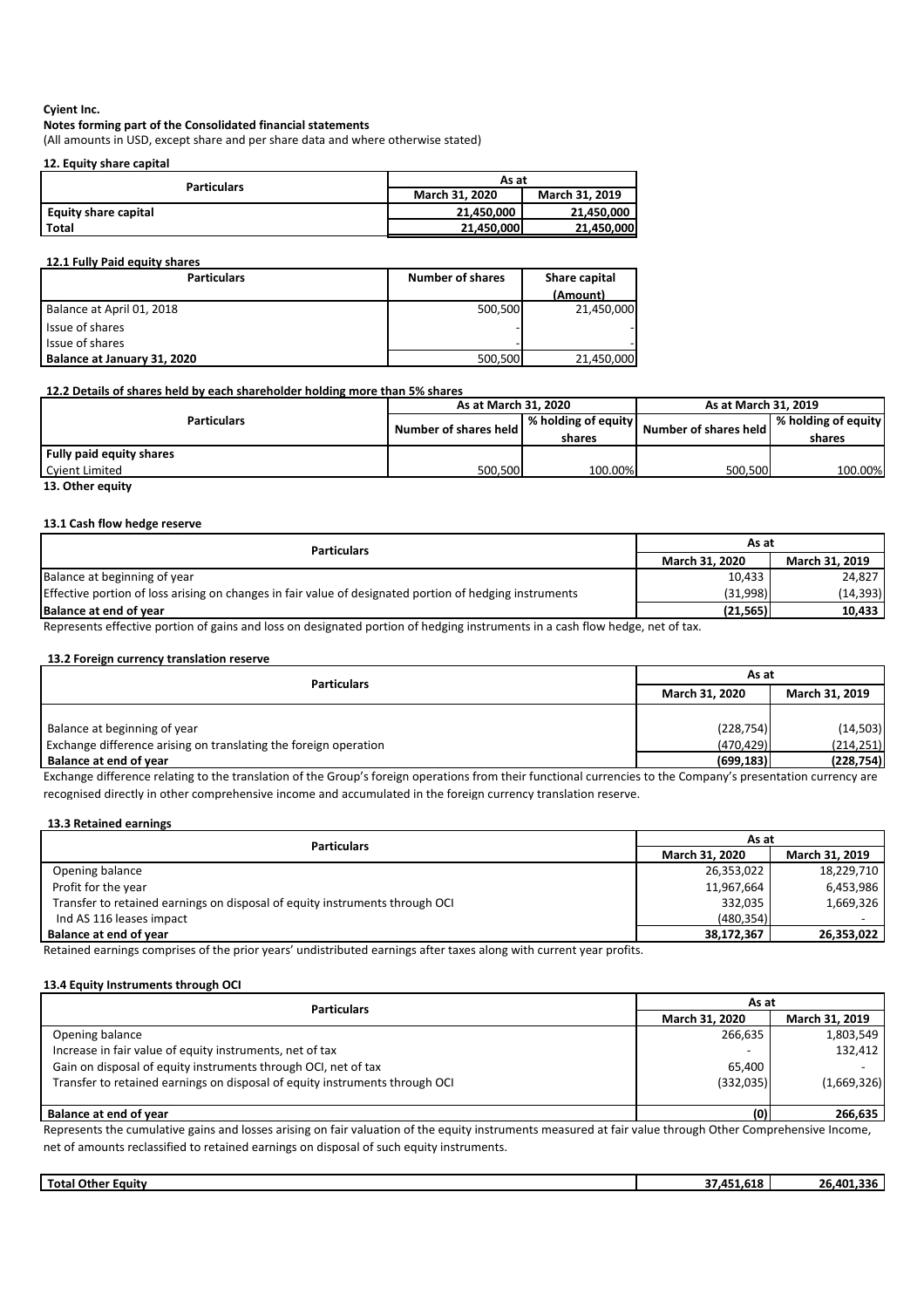(All amounts in USD, except share and per share data and where otherwise stated)

### **14. Non-current borrowings**

| <b>Particulars</b>                  | As at          |                |  |  |
|-------------------------------------|----------------|----------------|--|--|
|                                     | March 31, 2020 | March 31, 2019 |  |  |
| Secured - carried at amortised cost |                |                |  |  |
| Term loans                          |                |                |  |  |
| - from banks (refer note below)     | 1,138,003      | 2,921,476      |  |  |
| Total non-current borrowings        | 1,138,003      | 2,921,476      |  |  |
| <b>Current borrowings</b>           |                |                |  |  |
| Secured - at amortised cost         |                |                |  |  |
|                                     | 13,000,158     | 9,700,000      |  |  |
| Total non-current borrowings        | 14,138,161     | 12,621,476     |  |  |

\* Current maturities on long-term borrowings have been disclosed under the head "Other current financial liabilities"

(a) Cyient Inc. availed a term loan of USD 10,000,000 taken from HSBC Bank on April 1, 2014 repayable in quarterly installments over a period of 4 years. Interest Rate on the term loan is LIBOR+1.25% p.a payable monthly. Amount outstanding as on January 31, 2018 USD 625,000 (March 31, 2017 (USD 3,125,000)). To cover the fluctuations in LIBOR, Cyient Inc. has entered into an Interest SWAP agreement with HSBC Bank to convert the floating rate into a fixed rate. Accordingly, the interest and swap charges payable on this term loan has been fixed at 2.2825% per annum. This loan from HSBC Bank, USA is secured by a standby letter of credit from HSBC Bank, India which in turn, is secured by a corporate guarantee from Cyient Limited. During the year, the Company has repaid the outstanding loan as on March 31, 2018.

(b) Cyient Inc. availed a term loan of USD 5,500,000 taken from HSBC Bank on May 21, 2015 repayable in quarterly installments over a period of 3 years. Interest Rate on the term loan is LIBOR+1.25% p.a payable monthly. Amount outstanding as on January 31, 2018 USD 550,000 (March 31, 2017: (USD 2,350,000)). To cover the fluctuations in LIBOR, Cyient Inc. has entered into an Interest SWAP agreement with HSBC Bank to convert the floating rate into a fixed rate. Accordingly, the interest and swap charges payable on this term loan has been fixed at 2.175% per annum. This loan from HSBC Bank, USA is secured by a standby letter of credit from HSBC Bank, India which in turn, is secured by a corporate guarantee from Cyient Limited.During the year, the Company has repaid the outstanding loan as on March 31, 2018.

(a) Cyient Inc. availed a term loan of USD 4,000,000 taken from HSBC Bank on Feb 8, 2017 repayable in quarterly installments over a period of 4 years. Interest Rate on the term loan is LIBOR+1.50% p.a payable monthly. Amount outstanding as on March 31, 2020 USD 1,000,000 (March 31, 2019 (USD 2,000,000)). To cover the fluctuations in LIBOR, Cyient Inc. has entered into an Interest SWAP agreement with HSBC Bank to convert the floating rate into a fixed rate. Accordingly, the interest and swap charges payable on this term loan has been fixed at 2.503% per annum. This loan from HSBC Bank, USA is secured by a standby letter of credit from HSBC Bank, India which in turn, is secured by a corporate guarantee from Cyient Limited.

(c) During the year, the Company has borrowed loan aggregating USD 13,000,158 and repaid during the year USD 9,700,000(March 31, 2019: 9,700,000), which has been secured by a stand by letter of credit from HSBC Bank, India. Cyient Limited has provided corporate guarantee for this borrowing.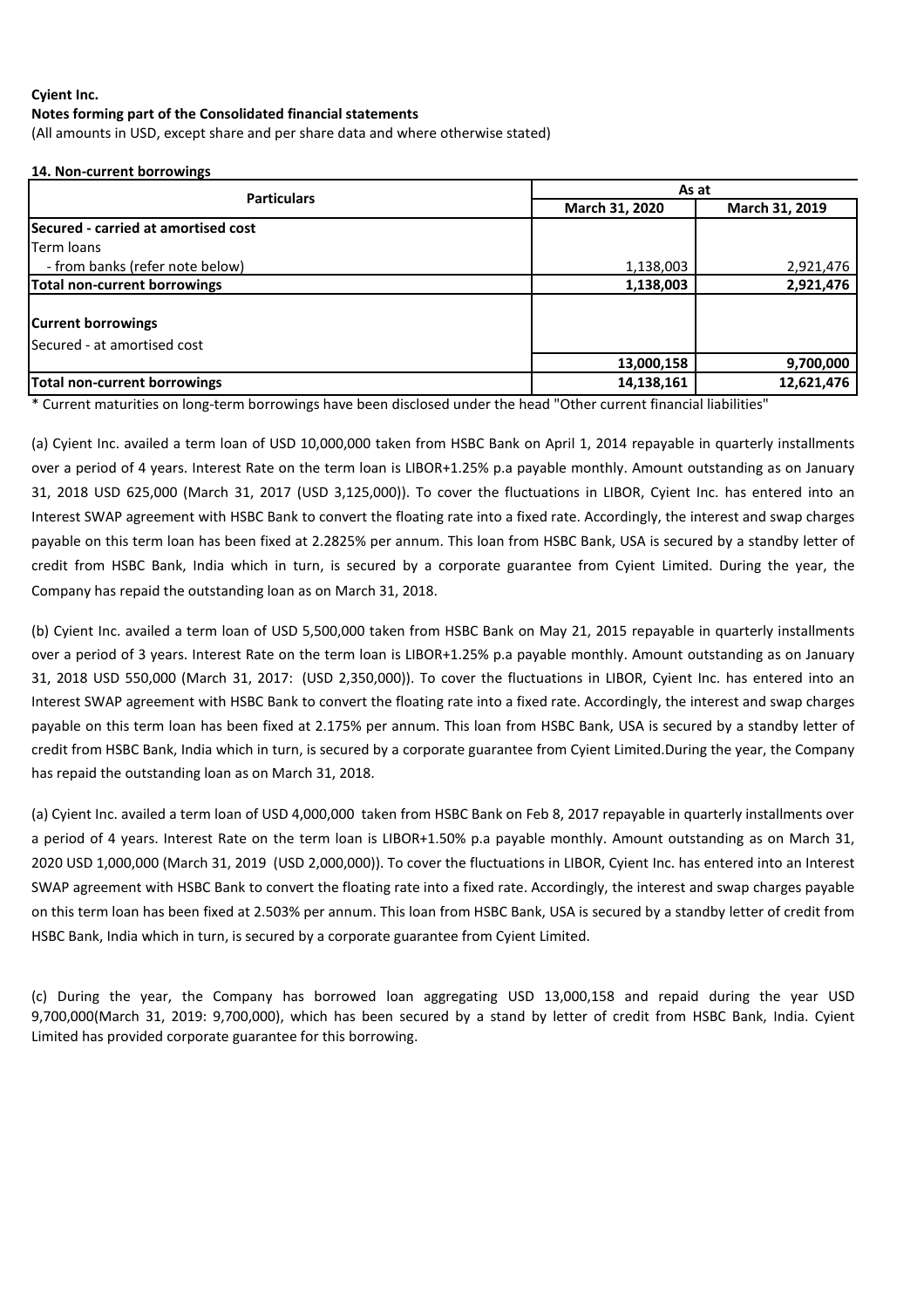#### **Notes forming part of the Consolidated financial statements**

(All amounts in USD, except share and per share data and where otherwise stated)

(d) During the previous year, Cyient Inc has received financial assistance in the form of loan of USD 500,000 from 'The Connecticut Department of Economics and Community Development' (DECD) at interest rate of 2.5% for a term of 10 years and repayble in monthly installments, as a part of the Company's project in East Hartford, Connecticut, USA ("Assistance agreement"). The Company may be eligible for a principal loan forgiveness of USD 200,000 based on creation of 85 new jobs and retention of 456 existing jobs at a specified average salary and retaining the same for 24 consecutive months. The Company is required to use the loan funds for the acquisition of machinery and equipment. As at March 31, 2020, the Company is in the process of meeting specified terms and conditions of the assistance agreement. Loan outstanding as on March 31, 2020 USD 421,138.

#### **15. Other financial Liabilities**

| <b>Particulars</b>                                         |                | As at          |  |  |  |
|------------------------------------------------------------|----------------|----------------|--|--|--|
|                                                            | March 31, 2020 | March 31, 2019 |  |  |  |
| INon - current                                             |                |                |  |  |  |
| Contingent consideration (refer note 4(ii))                | 1,262,135      | 3,567,821      |  |  |  |
| <b>Total</b>                                               | 1,266,718      | 3,576,647      |  |  |  |
| lCurrent                                                   |                |                |  |  |  |
| Current maturities of long-term borrowings (refer note 14) | 1,783,135      | 1,793,720      |  |  |  |
| Derivative financial liability (refer note 31.3)           | 30,809         | 1,473          |  |  |  |
| Interest accrued but not due on borrowings                 | 3,082          | 5,313          |  |  |  |
| Contingent consideration                                   | 623,380        | 997,357        |  |  |  |
| <b>Total Other current financial liabilities</b>           | 2,440,406      | 2,797,864      |  |  |  |
| <b>Total Other financial liabilities</b>                   | 3,707,124      | 6,374,511      |  |  |  |

#### **16. Provisions**

| <b>Particulars</b>   | As at          |                |  |  |
|----------------------|----------------|----------------|--|--|
|                      | March 31, 2020 | March 31, 2019 |  |  |
| <b>Provisions</b>    |                |                |  |  |
| Compensated absences | 3,106,994      | 2,890,826      |  |  |
| Total                | 3,106,994      | 2,890,826      |  |  |
| <b>Current</b>       | 817,450        | 858,450        |  |  |
| Non-current          | 2,289,543      | 2,032,377      |  |  |
| Total                | 3,106,994      | 2,890,826      |  |  |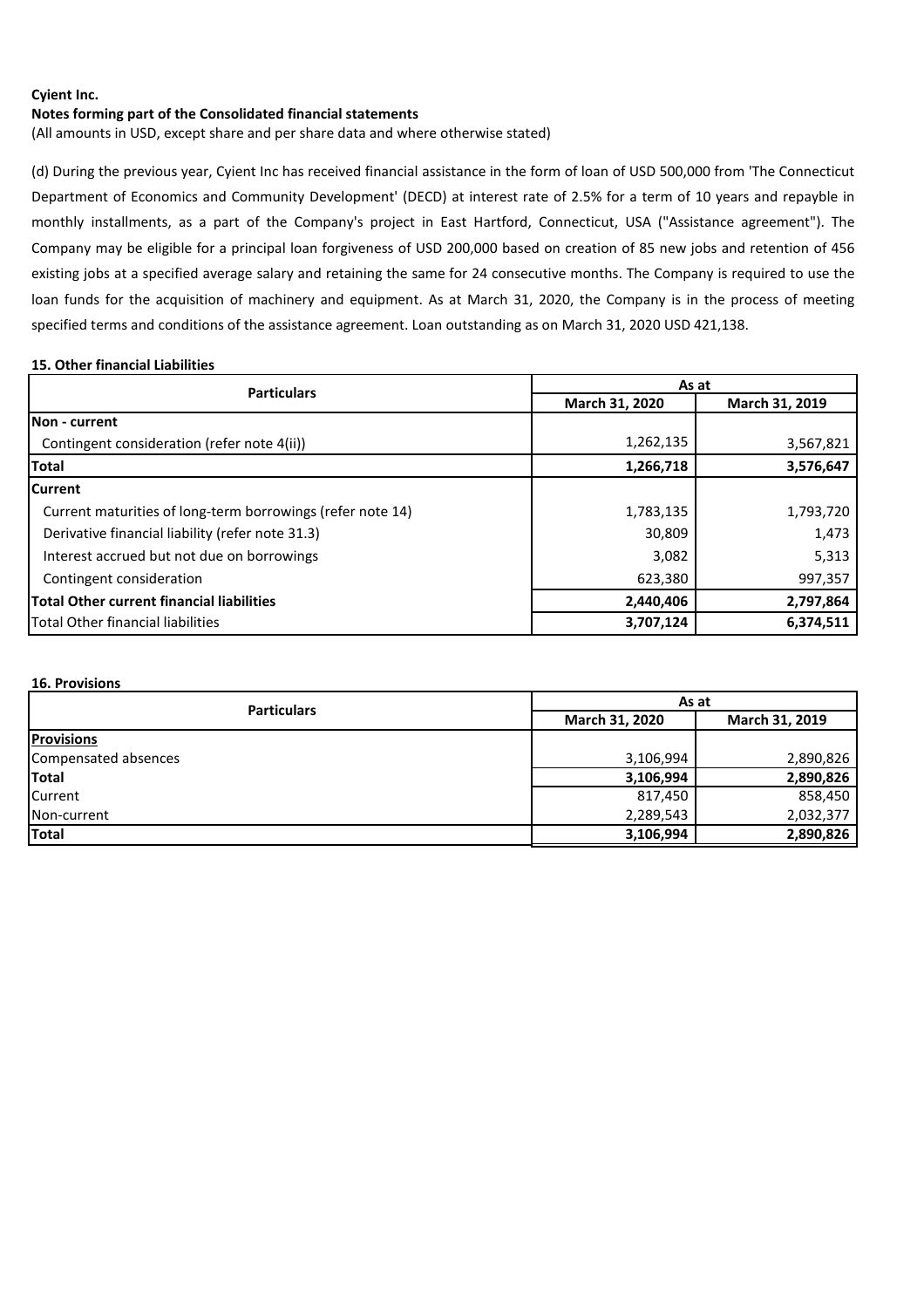# **Notes forming part of the Consolidated financial statements**

#### **17. Income taxes a. Deferred tax balance**

# **b. Movement in deferred tax balances**

| 2019-20                                          | <b>Opening Balance</b> | <b>Recognised in profit or</b><br>loss | <b>Recognised in OCI</b> | Retained<br><b>Earnings</b> | <b>Closing balance</b> |
|--------------------------------------------------|------------------------|----------------------------------------|--------------------------|-----------------------------|------------------------|
| Deferred tax (liabilities)/assets in relation to |                        |                                        |                          |                             |                        |
| Deferred revenue                                 | (5,088,741)            | (206, 403)                             |                          |                             | (5, 295, 144)          |
| Depreciation & Amortization                      | 232,982                | (468, 848)                             |                          | $\overline{\phantom{0}}$    | (235, 866)             |
| Employee benefit expense                         | 996,873                | 48,499                                 |                          | $\overline{\phantom{0}}$    | 1,045,372              |
| Finance leases                                   | 183,131                | (183, 131)                             |                          |                             |                        |
| <b>ROU</b>                                       |                        | 148,481                                |                          | 213,299                     | 361,780                |
| Tax losses & Tax offsets                         | 353,555                | 103,790                                |                          | $\overline{\phantom{0}}$    | 457,345                |
| Provision for doubtful debts                     | 404,726                | (120, 053)                             |                          |                             | 284,672                |
| Financial assets                                 | (829, 697)             | 715,426                                | (33, 167)                | 147,438                     | 0.39                   |
| Insights loan write off                          | 554,596                | (147, 438)                             |                          |                             | 407,158                |
| Investment thorugh                               |                        | (23, 524)                              |                          |                             | (23, 524)              |
| Others                                           | (184)                  | (358)                                  |                          |                             | (442)                  |
| Total                                            | (3,497,021)            | (26, 173)                              | (19, 452)                | 360,737                     | (3, 181, 809)          |
|                                                  |                        | 26,173                                 |                          |                             |                        |

| a. Deleffed tax balance  |                                         |             |  |
|--------------------------|-----------------------------------------|-------------|--|
| <b>Particulars</b>       | As at                                   |             |  |
|                          | <b>March 31, 2020</b><br>March 31, 2019 |             |  |
| Deferred tax assets      |                                         | 5,299,860   |  |
| Deferred tax liabilities | (3, 181, 809)                           | (8,796,882) |  |
| <b>Total</b>             | (3, 181, 809)                           | (3,497,021) |  |

| 2018-19                                                           | <b>Opening Balance</b> | <b>Recognised in profit or</b><br>loss | <b>Recognised in OCI</b> | Retained<br><b>Earnings</b> | <b>Closing balance</b> |
|-------------------------------------------------------------------|------------------------|----------------------------------------|--------------------------|-----------------------------|------------------------|
| Deferred tax (liabilities)/assets in relation to                  |                        |                                        |                          |                             |                        |
| Deferred revenue                                                  | (4,302,757)            | (785, 984)                             |                          |                             | (5,088,741)            |
| Intangible assets                                                 | (1,438,632)            | 1,138,842                              |                          | $\overline{\phantom{0}}$    | (299, 790)             |
| Employee benefit expense                                          | 933,562                | 63,311                                 |                          |                             | 996,873                |
| Finance leases                                                    | 160,543                | 22,588                                 |                          | $\overline{\phantom{0}}$    | 183,131                |
| Tax losses & Tax offsets                                          | 270,627                | 82,927                                 |                          |                             | 353,555                |
| Provision for doubtful debts                                      | 222,157                | 182,569                                |                          |                             | 404,726                |
| <b>Financial assets</b>                                           | (772, 949.00)          |                                        | (56, 748)                | $\overline{\phantom{0}}$    | (829, 697)             |
| Insights loan write off                                           |                        | 554,596                                |                          | $\overline{\phantom{0}}$    | 554,596                |
| Others                                                            |                        | $\overline{\phantom{a}}$               |                          | $\overline{\phantom{0}}$    | (184)                  |
| Cash flow hedges (including forward element of forward contracts) | (10,639.83)            | $\overline{\phantom{a}}$               | 6,169                    |                             | (4, 471)               |
| <b>Total</b>                                                      | (3,785,448)            | 339,190                                | (50, 579)                |                             | (3,497,021)            |

# **b. Current tax Assets & Liabilities**

| <b>Particulars</b>             | For the period ended<br>For the Year ended<br>March 31, 2019<br>March 31, 2020 |            |  |
|--------------------------------|--------------------------------------------------------------------------------|------------|--|
| <b>Current tax</b>             |                                                                                |            |  |
| In respect of the current year | 3,641,061                                                                      | 2,762,021  |  |
| In respect of prior years      | (255, 722)                                                                     | 5,002      |  |
|                                | 3,385,339                                                                      | 2,767,023  |  |
| Deferred tax                   |                                                                                |            |  |
| In respect of the current year | 26,173                                                                         | (339, 190) |  |
|                                | 26,173                                                                         | (339, 190) |  |
|                                |                                                                                |            |  |
| <b>Total</b>                   | 3,411,512                                                                      | 2,427,833  |  |

| <b>Particulars</b>                   | As at                 |                |  |
|--------------------------------------|-----------------------|----------------|--|
|                                      | <b>March 31, 2020</b> | March 31, 2019 |  |
| <b>Current tax assets</b>            |                       |                |  |
| Current tax assets                   |                       | 4,640,626      |  |
| Current tax liabilities              |                       |                |  |
| Income tax payable                   | 580,570               | 4,313,217      |  |
| <b>Total Current tax liabilities</b> | 580,570               | 4,313,217      |  |

# **d. Income tax expense/(benefit) recognised in the statement of Other comprehensive income**

| <b>Particulars</b>             | For the Year ended | For the period ended |
|--------------------------------|--------------------|----------------------|
|                                | March 31, 2020     | March 31, 2019       |
| Deferred tax                   |                    |                      |
| In respect of the current year | 19.452             | 50,579               |
|                                | 19,452             | 50,579               |
|                                |                    |                      |
| <b>Total</b>                   | 19,452             | 50,579               |

(All amounts in USD, except share and per share data and where otherwise stated)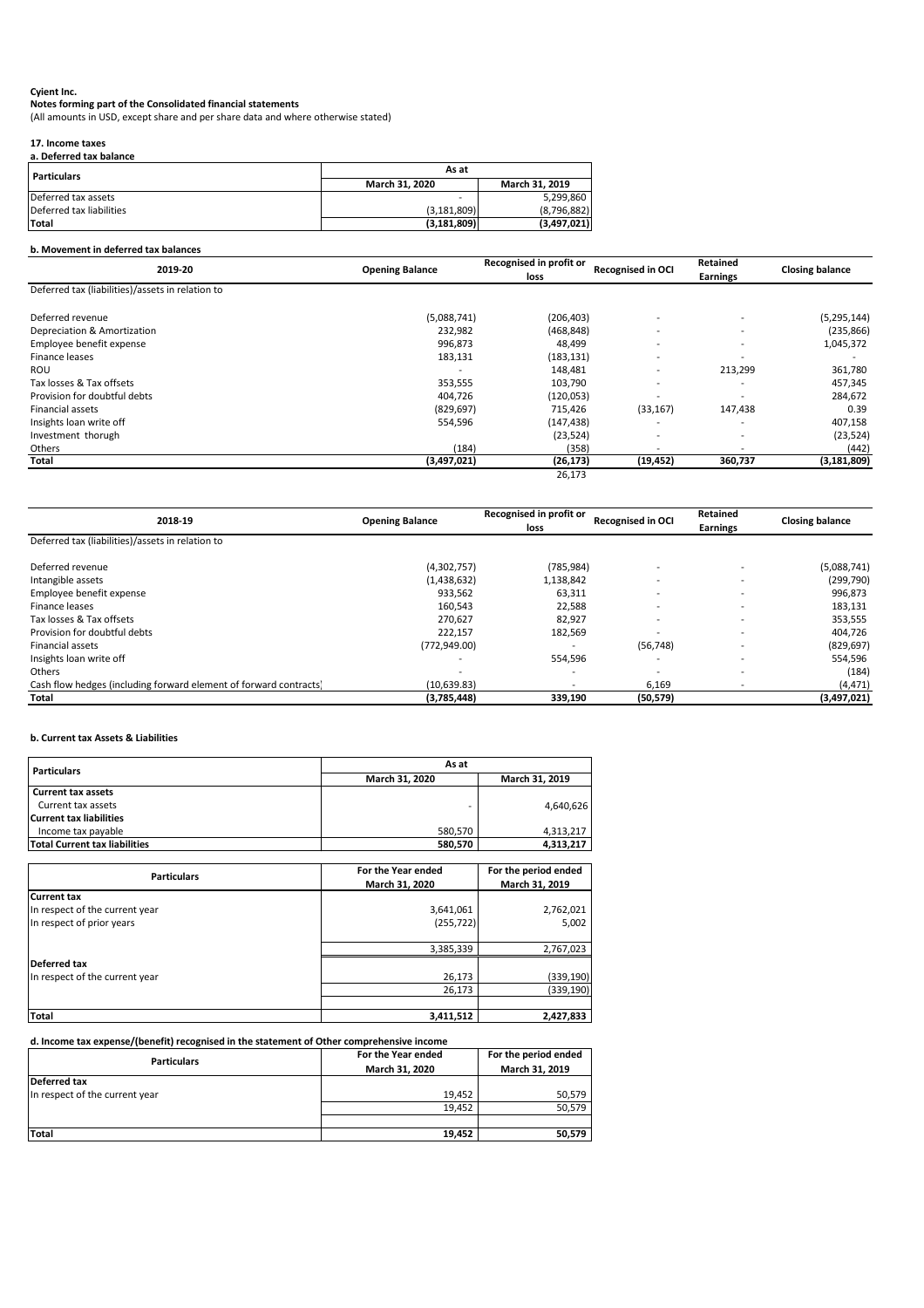# *The Income tax expense for the year can be reconciled to the accounting profit as follows*

| <b>Particulars</b>                                                                | For the Year ended<br>March 31, 2020 | Year ended<br>March 31, 2019 |
|-----------------------------------------------------------------------------------|--------------------------------------|------------------------------|
|                                                                                   |                                      |                              |
| Profit before tax from continuing operations                                      | 15,379,176                           | 8,881,819                    |
| Income tax expense calculated at 30.75%                                           | 4,729,096                            | 2,731,159                    |
| Income not taxable                                                                | (550, 107)                           | (306, 230)                   |
| Effect of different tax rates of subsidiaries operating in other<br>jurisdictions | (121, 010)                           | (77, 912)                    |
| Effect of expenses that are not deductible in determining taxable<br>profit       | 165,973                              | 210,653                      |
| Reversal of deferred tax Liabilities                                              | (715, 426)                           |                              |
| Adjustment entry passed towards ROU                                               | (104, 587)                           |                              |
| Adjustments recognised in the current year in relation to the                     |                                      |                              |
| current tax of prior years                                                        | (255, 723)                           | 5,002                        |
| <b>Others</b>                                                                     | 263,296                              | (134,840)                    |
| Income tax expense recognised in profit or loss                                   | 3,411,511                            | 2,427,833                    |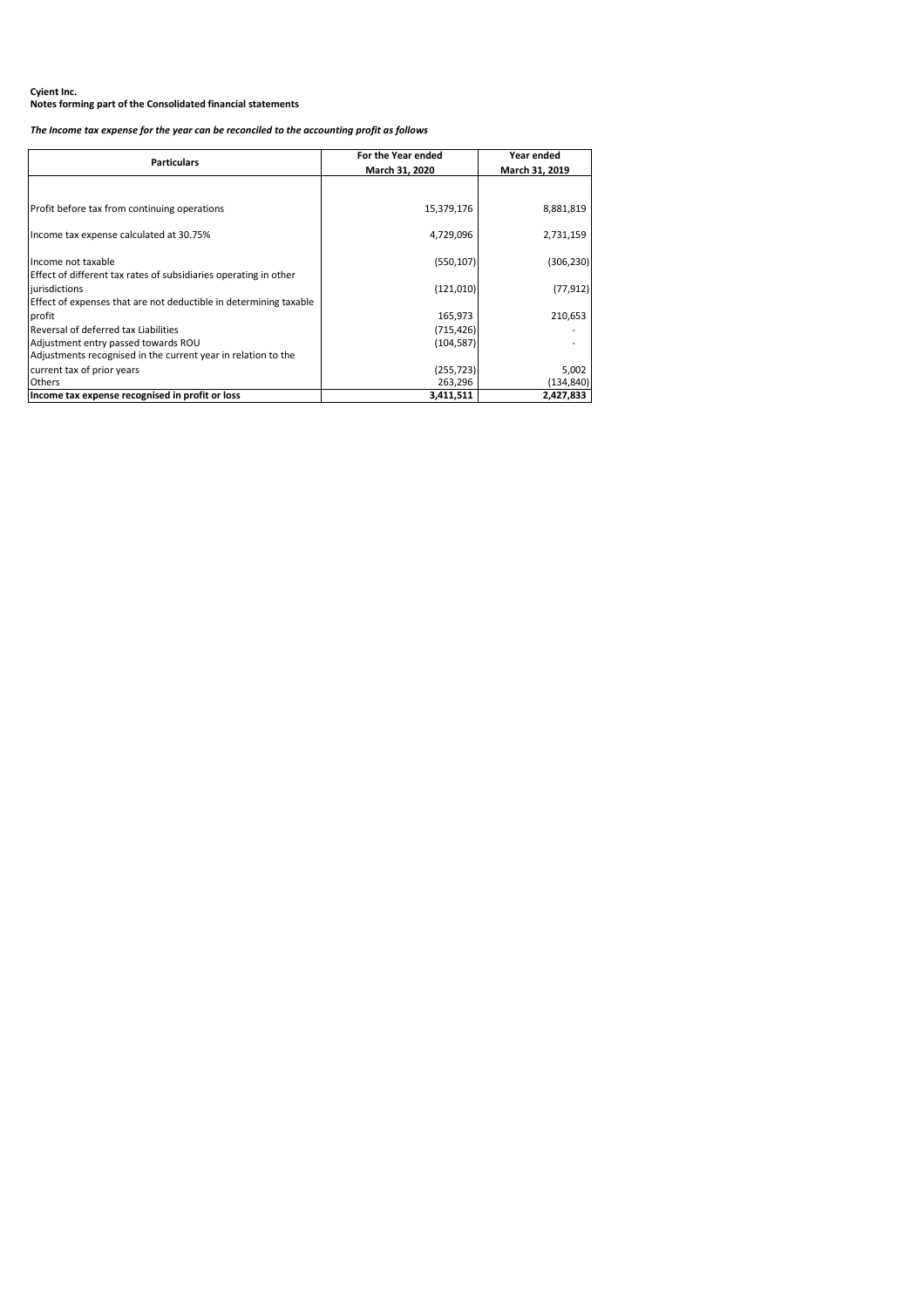# **Notes forming part of the Consolidated financial statements**

(All amounts in USD, except share and per share data and where otherwise stated)

# **18. Other Liabilities**

| <b>Particulars</b>                         | As at          |                |  |
|--------------------------------------------|----------------|----------------|--|
|                                            | March 31, 2020 | March 31, 2019 |  |
| <b>INon - Current</b>                      |                |                |  |
| Unearned revenue                           | 320,428        |                |  |
| <b>Total Other Non current liabilities</b> | 320,428        |                |  |
|                                            |                |                |  |
| <b>Current</b>                             |                |                |  |
| Unearned revenue                           | 454,812        | 257,654        |  |
| <b>Statutory remittances</b>               | 387,696        | 264,283        |  |
| Advance from customers                     | 58,708         | 390,738        |  |
| <b>Total Other current liabilities</b>     | 901,216        | 912,675        |  |

# **19. Trade Payables**

| <b>Particulars</b> | As at          |                |
|--------------------|----------------|----------------|
|                    | March 31, 2020 | March 31, 2019 |
| Total              | 45,615,895     | 46,904,070     |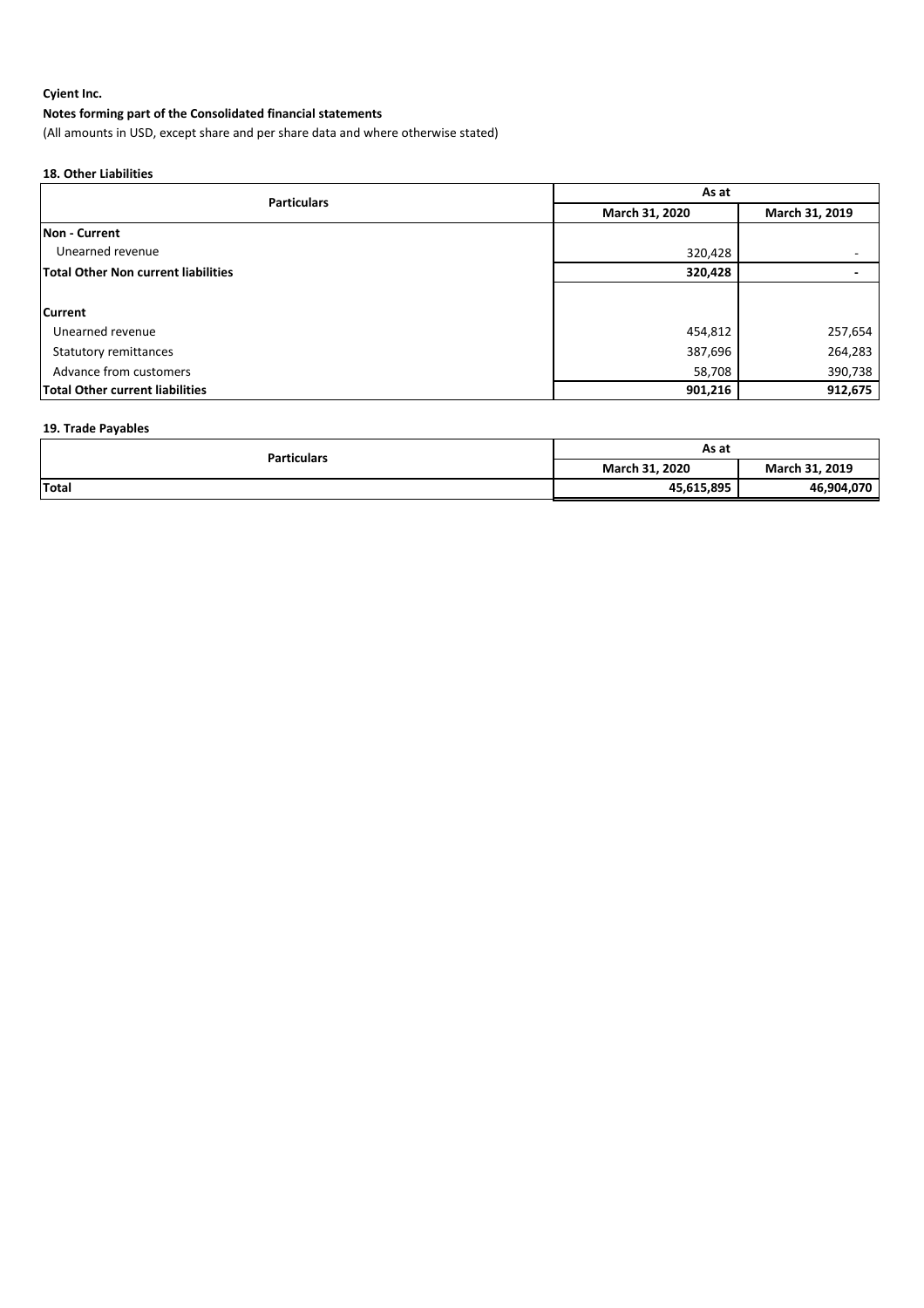(All amounts in USD, except share and per share data and where otherwise stated)

# **20. Revenue from operations**

| <b>Particulars</b>      | For the Year ended    | For the Year ended    |
|-------------------------|-----------------------|-----------------------|
|                         | <b>March 31, 2020</b> | <b>March 31, 2019</b> |
| <b>Sale of services</b> | 279,677,214           | 283,700,450           |
| Sale of products        | 9,254,721             | 9,941,345             |
| Total                   | 288,931,935           | 293,641,796           |

# **21. Other income**

| <b>Particulars</b>                                              | For the Year ended | For the Year ended |
|-----------------------------------------------------------------|--------------------|--------------------|
|                                                                 | March 31, 2020     | March 31, 2019     |
| Interest income on financial assets carried at amortised cost   |                    |                    |
| <b>Bank deposits</b>                                            | 2                  | 961                |
| Interest income from related parties (refer note 28 (ii)(a))    |                    | 280,516            |
| <b>Others</b>                                                   |                    |                    |
|                                                                 | 2                  | 281,476            |
| Dividend income on investment carried at fair value through OCI | 15,591             | 28,297             |
|                                                                 | 15,591             | 28,297             |
| Other non-operating income                                      |                    |                    |
| Liabilities no longer required, written back                    | 2,266,797          | 1,194,259          |
| Miscellaneous income (net)                                      | 114,947            | 1,054,426          |
|                                                                 | 2,381,744          | 2,248,685          |
| Net foreign exchange gain/loss                                  | 488,578            | 116,562            |
| Gain on fair valuation of investments carried at FVTPL          | 76,500             |                    |
| Loss on disposal of property, plant and equipment               | 1,770              | (57, 246)          |
|                                                                 | 566,848            | 59,316             |
|                                                                 |                    |                    |
| <b>Total</b>                                                    | 2,964,185          | 2,617,775          |
|                                                                 |                    |                    |
| 22 Employee Benefits Expense                                    |                    |                    |
| Salaries and wages, including bonus                             | 152,537,279        | 155,352,970        |
| Social security and other benefits                              | 1,707,658          | 1,759,704          |
| Share based payment transactions expense                        | 152,815            | 124,978            |
| Staff welfare expenses                                          | 11,642,819         | 9,881,186          |
| Less: Capitalized (Refer note 5 (i))                            | (504, 833)         | (713, 761)         |
| <b>Total</b>                                                    | 165,535,738        | 166,405,076        |
|                                                                 |                    |                    |
| 23. Finance Cost                                                |                    |                    |
|                                                                 | For the Year ended | For the Year ended |

| <b>IParticulars</b>                                     | For the Year ended<br>March 31, 2020 | For the Year ended<br>March 31, 2019 |
|---------------------------------------------------------|--------------------------------------|--------------------------------------|
| - Interest on borrowings                                | 444.046                              | 442,108                              |
| - Interest expense on account of deferred consideration | 106,660                              | 178,652                              |
| - Interest on lease liability                           | 439,275                              |                                      |
| - Other interest expense                                | 1,140,413                            | 1,253,264                            |
| <b>Total</b>                                            | 2,130,394                            | 1,874,024                            |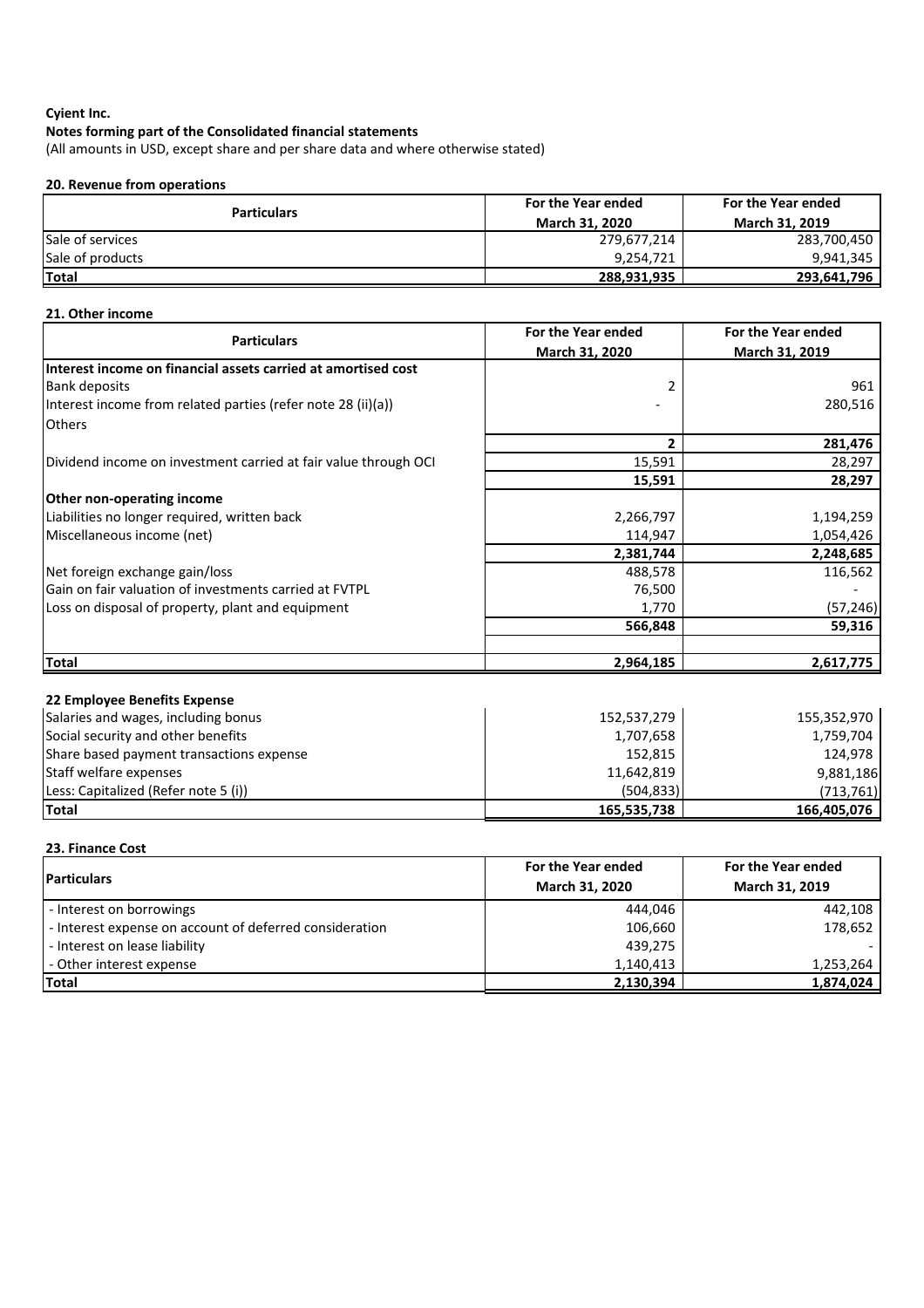# **24. Depreciation and amortisation expense**

| <b>Particulars</b>                            | For the Year ended | For the Year ended    |
|-----------------------------------------------|--------------------|-----------------------|
|                                               | March 31, 2020     | <b>March 31, 2019</b> |
| Depreciation of property, plant and equipment | 1,344,567          | 1,161,593             |
| Amortisation of intangible assets             | 1,854,550          | 2,911,941             |
| Depreciation of ROU Assets                    | 2,624,697          |                       |
| Total                                         | 5,823,814          | 4,073,534             |

# **25. Changes in inventories**

| <b>Particulars</b>        | For the Year ended | For the Year ended |
|---------------------------|--------------------|--------------------|
|                           | March 31, 2020     | March 31, 2019     |
| <b>Opening Stock</b>      |                    |                    |
| Work-in-progress          | 629,798            | 1,382,564          |
|                           | 629,798            | 1,382,564          |
| <b>Closing stock</b>      |                    |                    |
| Work-in-progress          | 537,810            | 629,798            |
|                           | 537,810            | 629,798            |
| Net (increase) / decrease | 91,988             | 752,766            |